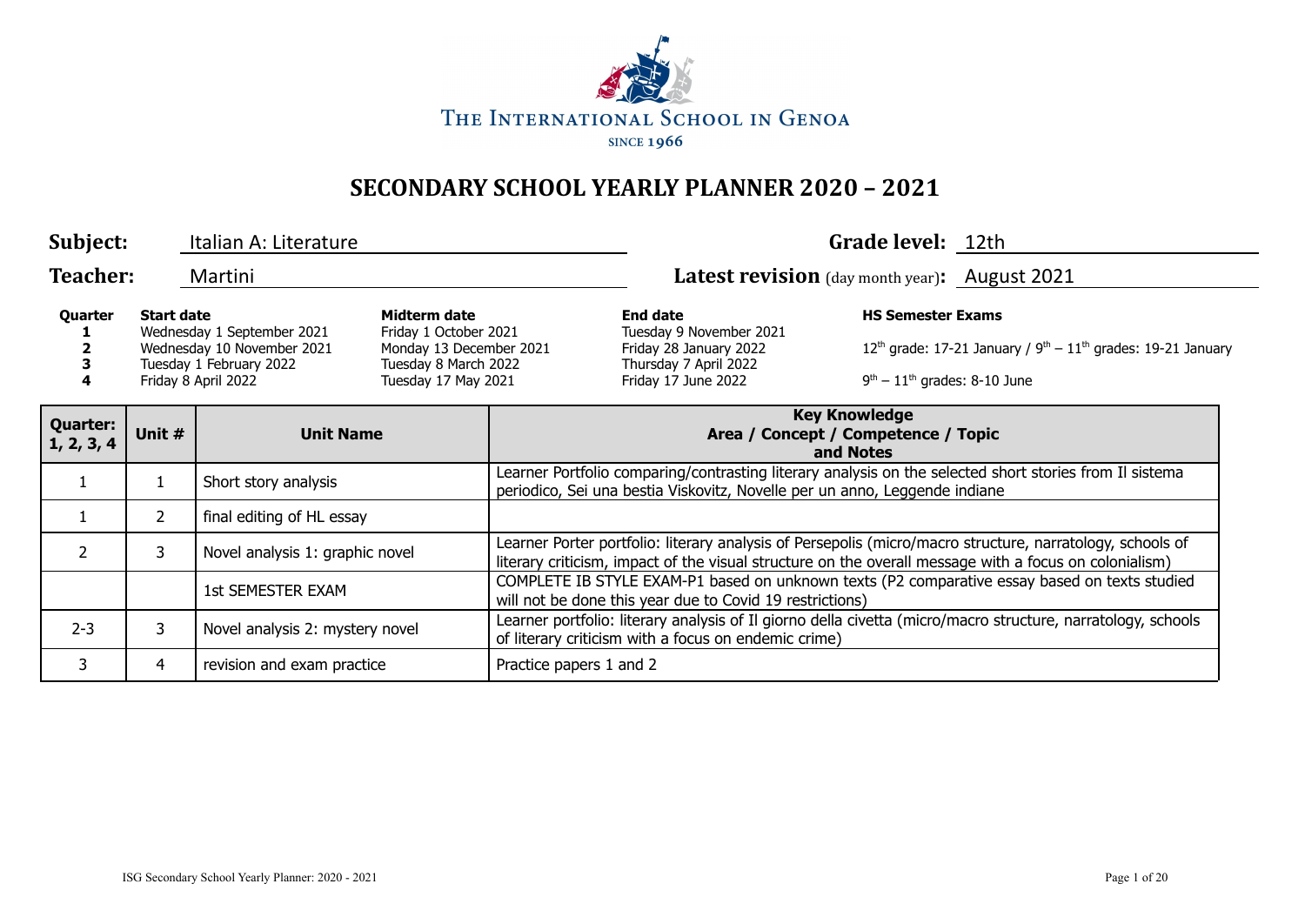

| Subject:                      |                                  | Spanish ab INITIO                                                                                          |                                                                                                                 |                                            |                                                                                                                                                                                                                                                                                                                                                                                                                                                                                                                                         | Grade level: 12th                                          |                                                                                                                                                                                                                                                                                                    |  |  |
|-------------------------------|----------------------------------|------------------------------------------------------------------------------------------------------------|-----------------------------------------------------------------------------------------------------------------|--------------------------------------------|-----------------------------------------------------------------------------------------------------------------------------------------------------------------------------------------------------------------------------------------------------------------------------------------------------------------------------------------------------------------------------------------------------------------------------------------------------------------------------------------------------------------------------------------|------------------------------------------------------------|----------------------------------------------------------------------------------------------------------------------------------------------------------------------------------------------------------------------------------------------------------------------------------------------------|--|--|
| <b>Teacher:</b>               |                                  | NUZZOLO, Sandra                                                                                            |                                                                                                                 |                                            | Latest revision (day month year): September 2021                                                                                                                                                                                                                                                                                                                                                                                                                                                                                        |                                                            |                                                                                                                                                                                                                                                                                                    |  |  |
| Quarter<br>2<br>3<br>4        | <b>Start date</b>                | Wednesday 1 September 2021<br>Wednesday 10 November 2021<br>Tuesday 1 February 2022<br>Friday 8 April 2022 | Midterm date<br>Friday 1 October 2021<br>Monday 13 December 2021<br>Tuesday 8 March 2022<br>Tuesday 17 May 2021 |                                            | <b>End date</b><br>Tuesday 9 November 2021<br>Friday 28 January 2022<br>Thursday 7 April 2022<br>Friday 17 June 2022                                                                                                                                                                                                                                                                                                                                                                                                                    | <b>HS Semester Exams</b><br>$9th - 11th$ grades: 8-10 June | $12th$ grade: 17-21 January / $9th - 11th$ grades: 19-21 January                                                                                                                                                                                                                                   |  |  |
| <b>Quarter:</b><br>1, 2, 3, 4 | Unit #<br><b>Unit Name/Title</b> |                                                                                                            |                                                                                                                 |                                            | <b>Key Knowledge</b><br>Area / Concept / Competence / Topic<br>and Notes                                                                                                                                                                                                                                                                                                                                                                                                                                                                |                                                            |                                                                                                                                                                                                                                                                                                    |  |  |
| 1                             | 1                                | Yo y mi entorno                                                                                            |                                                                                                                 | $\circ$                                    | This unit looks into the future tense and world events.<br>Students will be able to:                                                                                                                                                                                                                                                                                                                                                                                                                                                    |                                                            | Understand and use accurate vocabulary related to the environment and inmigration.                                                                                                                                                                                                                 |  |  |
| $\overline{2}$                | $\overline{2}$                   | Tiempo libre en familia                                                                                    |                                                                                                                 | $\bullet$<br>$\circ$<br>$\circ$<br>$\circ$ | and how to recognise and use the conditional tense.<br>Students will be able to:<br>preferred leisure activities<br>express basic likes and dislikes<br>extend / accept / decline social invitations<br>express travel desires<br>use and recognise the conditional tense<br>describe their family members<br>talk about the past using the preterite tense 9- use the near future tense (ir a $+$<br>infinitive) to express future plans and intentions<br>write a short letter in Spanish<br>have a short oral interaction in Spanish |                                                            | Students will learn how to talk about the sports and leisure activities they do in their free time,<br>how to describe their family members, how to talk about events in the near future and the past,<br>talk about what they do in their free time, about the frequency with which they do their |  |  |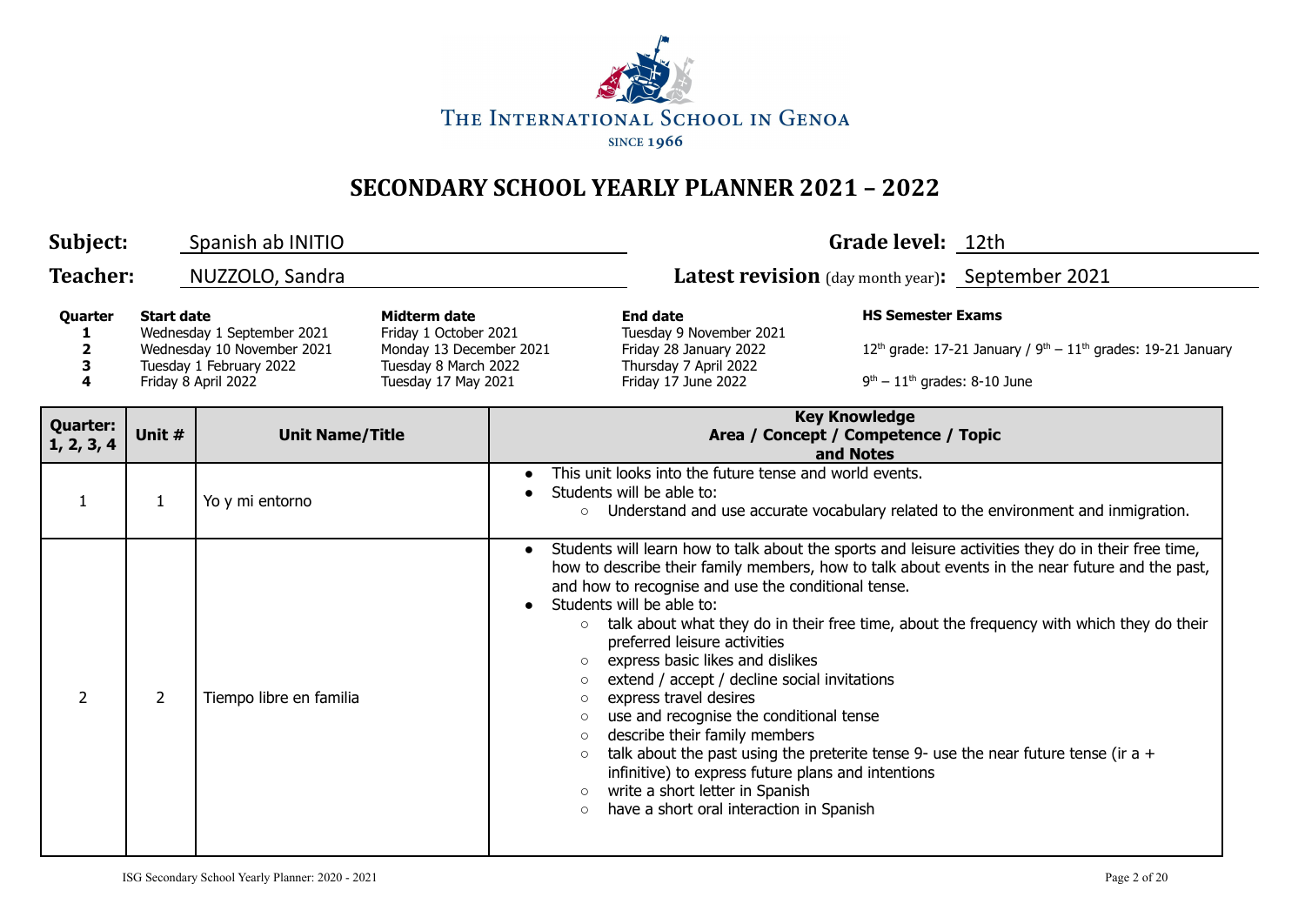

| 2       | 3              | Mis amigos y mi ciudad      | This unit looks into the life of friends and activities in the neighborhood.<br>Students will be able to:<br>Talk about what friends like to do • Know the format of an interview<br>$\circ$<br>Ask questions<br>$\circ$<br>Talk about activities in their neighborhood<br>$\circ$                                                                                                                                                                                                                                                                                                                                                                                                                                                                                                                                                |
|---------|----------------|-----------------------------|-----------------------------------------------------------------------------------------------------------------------------------------------------------------------------------------------------------------------------------------------------------------------------------------------------------------------------------------------------------------------------------------------------------------------------------------------------------------------------------------------------------------------------------------------------------------------------------------------------------------------------------------------------------------------------------------------------------------------------------------------------------------------------------------------------------------------------------|
| $2 - 3$ | $\overline{4}$ | Cocina internacional        | This unit looks into healthy food habits, diets and healthy lifestyles. During this unit the student<br>will also look into the Oral component of the IB Exam.<br>Students will be able to:<br>Understand and use accurately vocabulary related to food, diet and healthy eating<br>$\circ$<br>habits.<br>Communicate clearly and effectively by explaining a healthy diet.<br>$\circ$<br>Demonstrate an awareness and understanding of Spanish dishes.<br>$\circ$<br>Understand and use appropriate vocabulary related to prepared dishes, fresh food and<br>$\circ$<br>food poisoning.<br>Communicate clearly and effectively by writing on the the importance of bread in<br>$\circ$<br>Spanish culture and in the diet of young people.<br>Clearly understand the role of the teacher and the student on the Individual Oral. |
| 3       | 5              | Celebraciones y Emergencias | This unit looks into the use of leisure, travel and accidents.<br>Students will be able to:<br>Understand and use accurate vocabulary related to leisure- travel and accidents.<br>$\circ$<br>Demonstrate an awareness and understanding of ancient American civilization before<br>$\circ$<br>the arrival of the Spanish.<br>Communicate clearly and effectively in the past tense<br>$\circ$<br>Demonstrate an awareness of a historical figure • Use the past tenses<br>$\circ$                                                                                                                                                                                                                                                                                                                                                |
| 3       | 6              | Trabajo y ocio              | This unit looks into work and leisure vocabulary.<br>Students will be able to:<br>Demonstrate an awareness and understanding of leading figures in the Spanish<br>$\circ$<br>speaking world through interviews.<br>Understand and use accurately an appropriate range of vocabulary related to interviews.<br>$\circ$<br>Students will learn about the possibilities of careers inside the theatre world.<br>$\circ$<br>Understand and use vocabulary related to the theatre and ballet in the Hispanic world.<br>$\circ$<br>Understand and use the conditional.<br>Communicate clearly and effectively on the telephone.<br>$\circ$                                                                                                                                                                                              |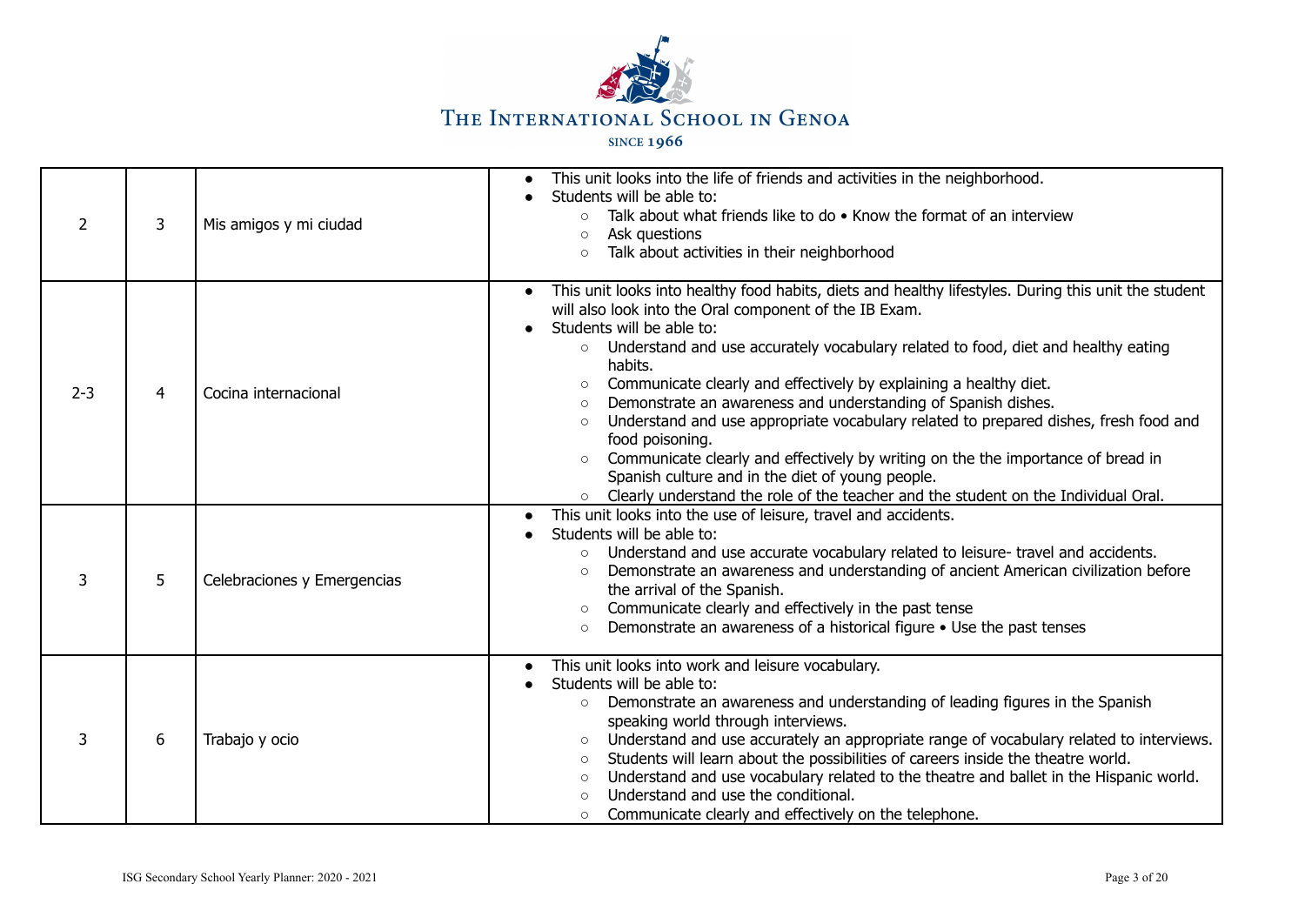

| Subject:<br>MATHEMATICS AA SL/HL                                                                                                                          |                                                                                                                                                                               |                                                                                                                        |                                                                                                                                                                                                                                                                                                                |                                                                                                                                         | Grade level: 12                                                                                                                                                                                                |  |  |
|-----------------------------------------------------------------------------------------------------------------------------------------------------------|-------------------------------------------------------------------------------------------------------------------------------------------------------------------------------|------------------------------------------------------------------------------------------------------------------------|----------------------------------------------------------------------------------------------------------------------------------------------------------------------------------------------------------------------------------------------------------------------------------------------------------------|-----------------------------------------------------------------------------------------------------------------------------------------|----------------------------------------------------------------------------------------------------------------------------------------------------------------------------------------------------------------|--|--|
| <b>Teacher:</b>                                                                                                                                           |                                                                                                                                                                               | <b>Matteo Merlo</b>                                                                                                    |                                                                                                                                                                                                                                                                                                                | Latest revision (day month year): 8/9/21                                                                                                |                                                                                                                                                                                                                |  |  |
| Quarter<br><b>Start date</b><br>Wednesday 1 September 2021<br>Wednesday 10 November 2021<br>2<br>Tuesday 1 February 2022<br>3<br>4<br>Friday 8 April 2022 |                                                                                                                                                                               | <b>Midterm date</b><br>Friday 1 October 2021<br>Monday 13 December 2021<br>Tuesday 8 March 2022<br>Tuesday 17 May 2021 | <b>End date</b><br>Tuesday 9 November 2021<br>Friday 28 January 2022<br>Thursday 7 April 2022<br>Friday 17 June 2022                                                                                                                                                                                           | <b>HS Semester Exams</b><br>$12^{th}$ grade: 17-21 January / $9^{th} - 11^{th}$ grades: 19-21 January<br>$9th - 11th$ grades: 8-10 June |                                                                                                                                                                                                                |  |  |
| <b>Quarter:</b><br>1, 2, 3,                                                                                                                               | Unit #                                                                                                                                                                        | <b>Unit Name/Title</b>                                                                                                 |                                                                                                                                                                                                                                                                                                                |                                                                                                                                         | <b>Key Knowledge</b><br>Area / Concept / Competence / Topic<br>and Notes                                                                                                                                       |  |  |
| $\mathbf{1}$                                                                                                                                              | $\mathbf{1}$                                                                                                                                                                  | Statistics 1 and Probability                                                                                           | Ch 10, 11 – Descriptive statistics, measures of location and spread, linear regression, simple and compound<br>events, conditional probability, Bayes' theorem<br>Ch 7, 8 - Descriptive statistics, measures of location and spread, linear regression, simple and<br>compound events, conditional probability |                                                                                                                                         |                                                                                                                                                                                                                |  |  |
| $\mathbf{1}$                                                                                                                                              | $\overline{2}$                                                                                                                                                                | <b>Differential Calculus</b>                                                                                           |                                                                                                                                                                                                                                                                                                                | and quotient rule, optimization, related rates, l'Hopital's rule<br>chain, product and quotient rule, optimization                      | Ch 12, 13 - Limits, Gradient, algebra of derivatives, maxima and minima, tangents and normals, chain, product<br>Ch 9, 10 - Limits, Gradient, algebra of derivatives, maxima and minima, tangents and normals, |  |  |
| $\mathbf{1}$                                                                                                                                              | 3                                                                                                                                                                             | Vectors, lines, and Planes                                                                                             | <b>Review</b>                                                                                                                                                                                                                                                                                                  |                                                                                                                                         | Ch 9 - Algebra and geometry of vectors, scalar and vector product, equations of lines and planes in 3D                                                                                                         |  |  |
| $\overline{2}$                                                                                                                                            | 4                                                                                                                                                                             | <b>Integral Calculus</b>                                                                                               |                                                                                                                                                                                                                                                                                                                | Ch 11 - Antidifferentiation, Riemann integrals, areas, kinematics                                                                       | Ch 14 - Antidifferentiation, Riemann integrals, methods of integration, areas, volumes of revolution, kinematics                                                                                               |  |  |
| $\overline{2}$                                                                                                                                            | 5                                                                                                                                                                             | Proofs                                                                                                                 | <b>Review</b>                                                                                                                                                                                                                                                                                                  | Ch $5$ – Methods of proof, proof by induction                                                                                           |                                                                                                                                                                                                                |  |  |
| 3                                                                                                                                                         | 6                                                                                                                                                                             | Statistics 2                                                                                                           |                                                                                                                                                                                                                                                                                                                |                                                                                                                                         | Ch 15 - Discrete and continuous random variables, binomial and normal distribution, algebra of expected values<br>Ch 12 - Discrete and continuous random variables, binomial and normal distribution           |  |  |
| 3                                                                                                                                                         | Ch 16 - Separable, homogenous and linear differential equations, numerical methods, Maclaurin and Taylor<br>7<br><b>Differential Equations</b><br>expansions<br><b>Review</b> |                                                                                                                        |                                                                                                                                                                                                                                                                                                                |                                                                                                                                         |                                                                                                                                                                                                                |  |  |
| 3                                                                                                                                                         | 8                                                                                                                                                                             | Review for exams                                                                                                       |                                                                                                                                                                                                                                                                                                                |                                                                                                                                         |                                                                                                                                                                                                                |  |  |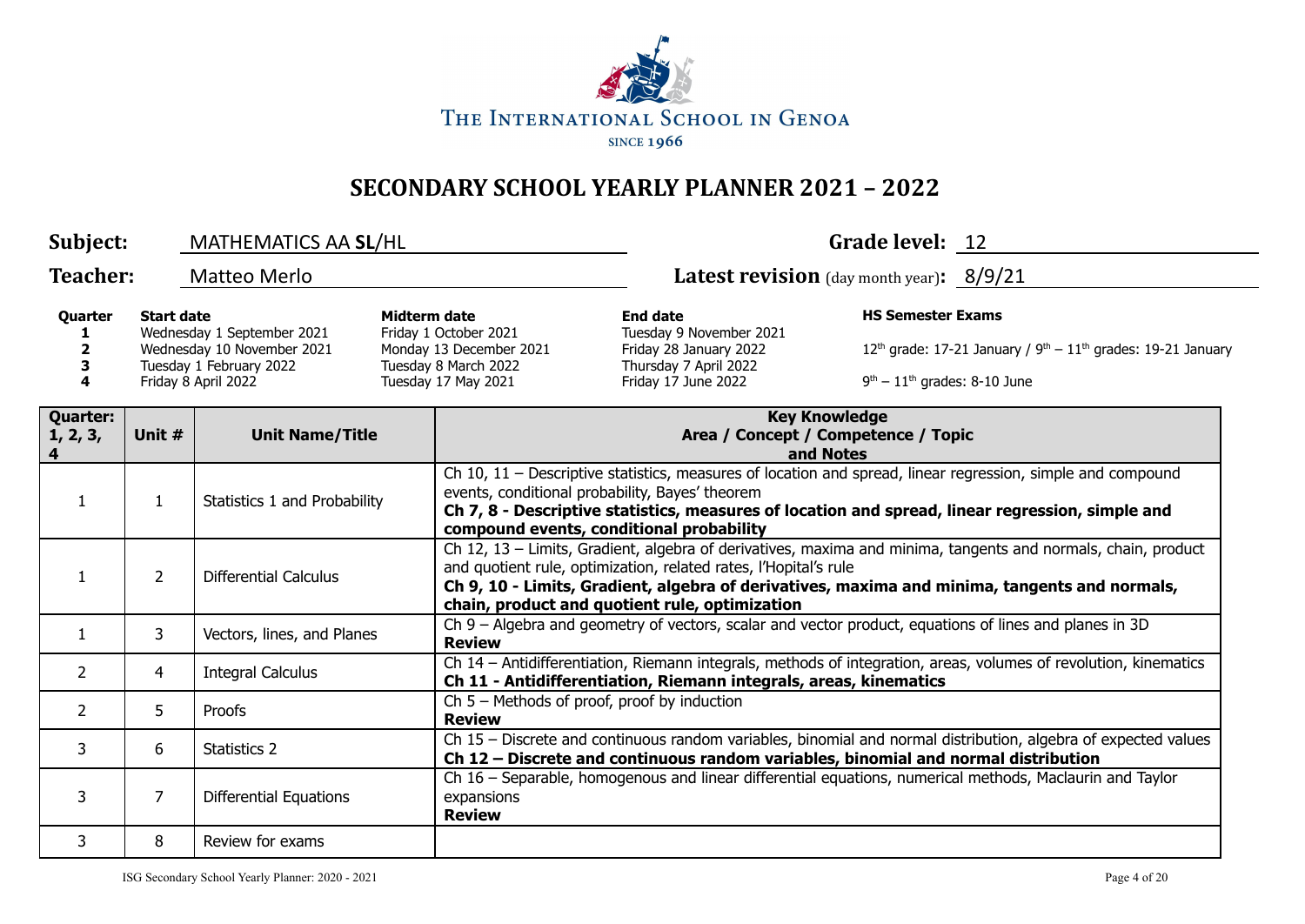

| Subject:                                               | Grade level: 12<br><b>PHYSICS</b>                                                  |                                                                                                            |                                                                                                                 |                                                                                                                                                                                                                                                        |  |  |  |
|--------------------------------------------------------|------------------------------------------------------------------------------------|------------------------------------------------------------------------------------------------------------|-----------------------------------------------------------------------------------------------------------------|--------------------------------------------------------------------------------------------------------------------------------------------------------------------------------------------------------------------------------------------------------|--|--|--|
|                                                        | <b>Teacher:</b><br><b>Latest revision</b> (day month year): 8/9/21<br>Matteo Merlo |                                                                                                            |                                                                                                                 |                                                                                                                                                                                                                                                        |  |  |  |
| Quarter                                                | <b>Start date</b>                                                                  | Wednesday 1 September 2021<br>Wednesday 10 November 2021<br>Tuesday 1 February 2022<br>Friday 8 April 2022 | Midterm date<br>Friday 1 October 2021<br>Monday 13 December 2021<br>Tuesday 8 March 2022<br>Tuesday 17 May 2021 | <b>HS Semester Exams</b><br><b>End date</b><br>Tuesday 9 November 2021<br>$12th$ grade: 17-21 January / $9th - 11th$ grades: 19-21 January<br>Friday 28 January 2022<br>Thursday 7 April 2022<br>$9th - 11th$ grades: 8-10 June<br>Friday 17 June 2022 |  |  |  |
| <b>Quarter:</b><br>1, 2, 3,<br>$\overline{\mathbf{4}}$ | Unit #                                                                             | <b>Unit Name/Title</b>                                                                                     |                                                                                                                 | Key Knowledge Area / Concept / Competence / Topic and Notes<br>SL and HL, HL ONLY                                                                                                                                                                      |  |  |  |
| $\mathbf{1}$                                           | $\mathbf{1}$                                                                       | <b>Energy Production</b>                                                                                   |                                                                                                                 | Ch. $8$ – Energy sources, thermal energy transfers                                                                                                                                                                                                     |  |  |  |
| 1                                                      | $\overline{2}$                                                                     | Atomic, Nuclear and Particle Physics                                                                       |                                                                                                                 | Ch. 7 – Discrete energies and radioactivity, nuclear reactions, the structure of matter                                                                                                                                                                |  |  |  |
|                                                        | 3                                                                                  | Circular motion, gravitation and<br>magnetism                                                              |                                                                                                                 | Ch. $6, 5$ – Circular motion, the laws of gravitation, magnetic fields, motion in magnetic fields                                                                                                                                                      |  |  |  |
| $\overline{2}$                                         | 4                                                                                  | Wave phenomena                                                                                             |                                                                                                                 | Ch. 9 - Interference and diffraction, resolutions, Doppler effect                                                                                                                                                                                      |  |  |  |
| $\overline{2}$                                         | 5.                                                                                 | Fields                                                                                                     |                                                                                                                 | Ch. 10 - Field description, fields at work                                                                                                                                                                                                             |  |  |  |
| 2                                                      | 6                                                                                  | Electromagnetic induction                                                                                  |                                                                                                                 | Ch. $11$ – Electromagnetic induction, transmission of power, capacitance                                                                                                                                                                               |  |  |  |
| 3                                                      | $\overline{7}$                                                                     | Quantum and Nuclear Physics                                                                                |                                                                                                                 | Ch. 12 - Interaction of matter and radiation, nuclear physics                                                                                                                                                                                          |  |  |  |
| 3                                                      | 8                                                                                  | Astrophysics                                                                                               |                                                                                                                 | Option – Stellar quantities, stellar characteristics and evolution, cosmology, stellar processes, further<br>cosmology                                                                                                                                 |  |  |  |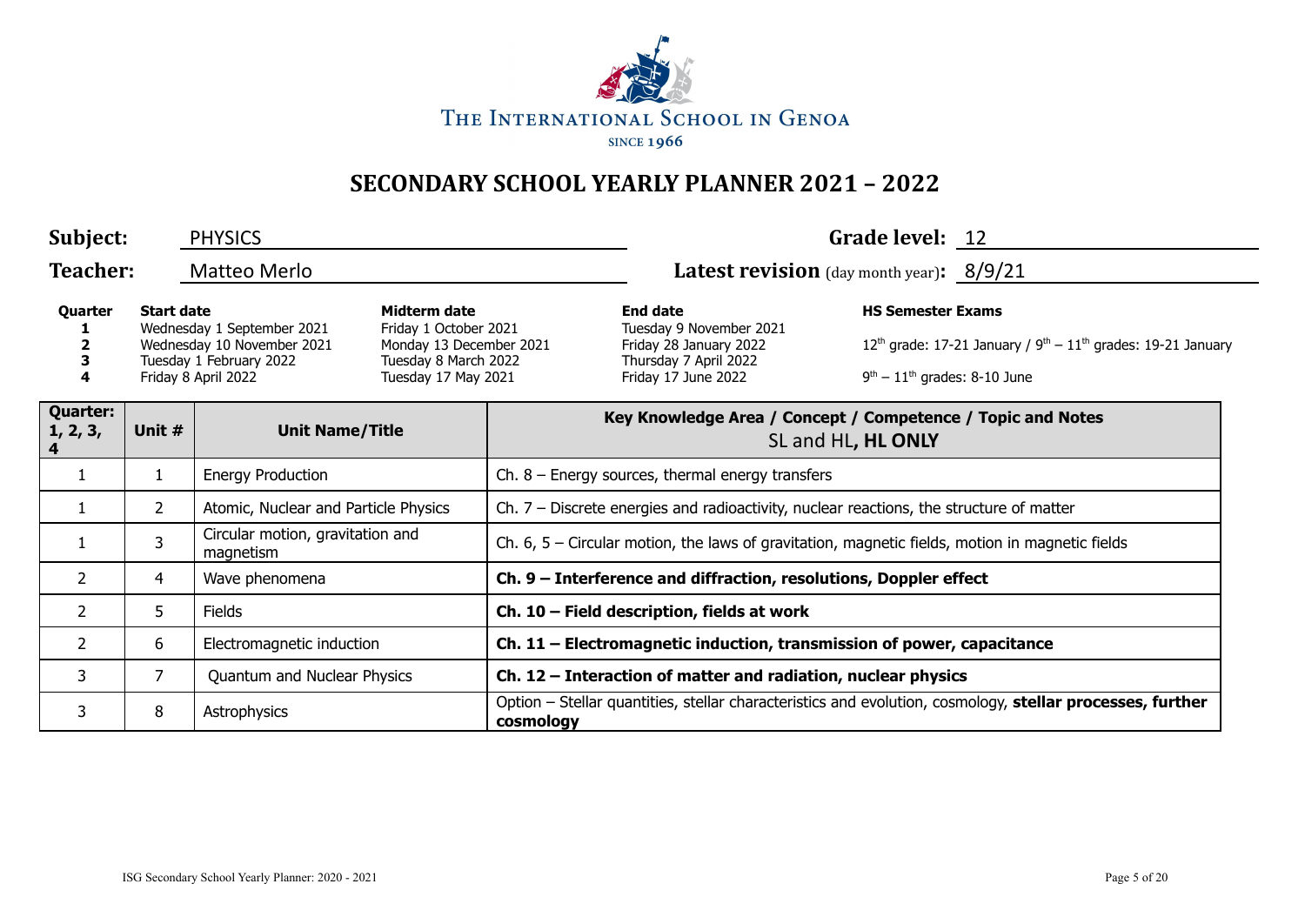

| Subject:                      |                                  | Chemistry                                                                                                  |                                                                                                                 |                                                                          |                                                                                                                      | Grade level: 12                                            |                                                                  |  |
|-------------------------------|----------------------------------|------------------------------------------------------------------------------------------------------------|-----------------------------------------------------------------------------------------------------------------|--------------------------------------------------------------------------|----------------------------------------------------------------------------------------------------------------------|------------------------------------------------------------|------------------------------------------------------------------|--|
| <b>Teacher:</b>               |                                  | Lavagnini                                                                                                  |                                                                                                                 |                                                                          | Latest revision (day month year): 1 Sept 2021                                                                        |                                                            |                                                                  |  |
| Quarter                       | <b>Start date</b>                | Wednesday 1 September 2021<br>Wednesday 10 November 2021<br>Tuesday 1 February 2022<br>Friday 8 April 2022 | Midterm date<br>Friday 1 October 2021<br>Monday 13 December 2021<br>Tuesday 8 March 2022<br>Tuesday 17 May 2021 |                                                                          | <b>End date</b><br>Tuesday 9 November 2021<br>Friday 28 January 2022<br>Thursday 7 April 2022<br>Friday 17 June 2022 | <b>HS Semester Exams</b><br>$9th - 11th$ grades: 8-10 June | $12th$ grade: 17-21 January / $9th - 11th$ grades: 19-21 January |  |
| <b>Quarter:</b><br>1, 2, 3, 4 | Unit #<br><b>Unit Name/Title</b> |                                                                                                            |                                                                                                                 | <b>Key Knowledge</b><br>Area / Concept / Competence / Topic<br>and Notes |                                                                                                                      |                                                            |                                                                  |  |
|                               | 9                                | <b>Redox Processes</b>                                                                                     |                                                                                                                 | Oxidation and reduction, electrochemical cells and HL                    |                                                                                                                      |                                                            |                                                                  |  |
| $\mathbf{2}$                  | 10                               | <b>Organic Chemistry</b>                                                                                   |                                                                                                                 | Fundamentals of organic chemistry, functional group chemistry and HL *   |                                                                                                                      |                                                            |                                                                  |  |
|                               |                                  | Semester exams                                                                                             |                                                                                                                 | Semester exams                                                           |                                                                                                                      |                                                            |                                                                  |  |
| 3                             | 11                               | Measurements and Uncertainties                                                                             |                                                                                                                 | Uncertainty and errors, graphical techniques                             |                                                                                                                      |                                                            |                                                                  |  |
| 3/4                           |                                  | IAs and General Revision                                                                                   |                                                                                                                 | IAs and General Revision                                                 |                                                                                                                      |                                                            |                                                                  |  |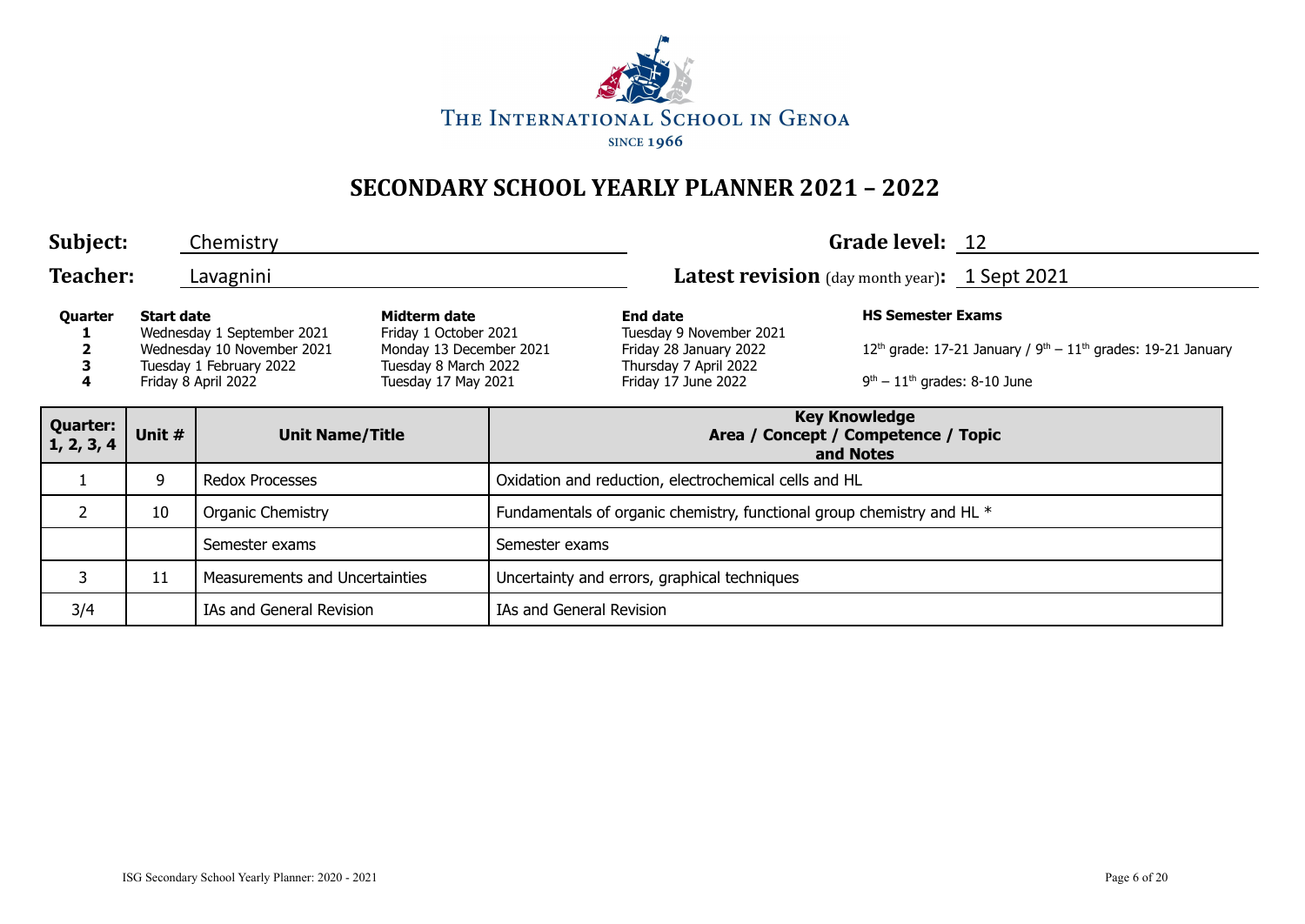

| Subject:                                                                                                                                                                                                                                                                                  |                                  | Italiano B IB DP                                               |                                                  |                                                                                                                                                                                      |                                                                                                                                 | Grade level: 12th                                                         |  |
|-------------------------------------------------------------------------------------------------------------------------------------------------------------------------------------------------------------------------------------------------------------------------------------------|----------------------------------|----------------------------------------------------------------|--------------------------------------------------|--------------------------------------------------------------------------------------------------------------------------------------------------------------------------------------|---------------------------------------------------------------------------------------------------------------------------------|---------------------------------------------------------------------------|--|
| <b>Teacher:</b><br><b>Fulvia Gabinio</b>                                                                                                                                                                                                                                                  |                                  |                                                                | Latest revision (day month year): 30 agosto 2021 |                                                                                                                                                                                      |                                                                                                                                 |                                                                           |  |
| <b>Start date</b><br>Midterm date<br>Quarter<br>Wednesday 1 September 2021<br>Friday 1 October 2021<br>Wednesday 10 November 2021<br>Monday 13 December 2021<br>$\overline{2}$<br>3<br>Tuesday 1 February 2022<br>Tuesday 8 March 2022<br>4<br>Friday 8 April 2022<br>Tuesday 17 May 2021 |                                  |                                                                |                                                  | <b>End date</b><br>Tuesday 9 November 2021<br>Friday 28 January 2022<br>Thursday 7 April 2022<br>Friday 17 June 2022                                                                 | <b>HS Semester Exams</b><br>$9th - 11th$ grades: 8-10 June                                                                      | $12^{th}$ grade: 17-21 January / $9^{th} - 11^{th}$ grades: 19-21 January |  |
| <b>Quarter:</b><br>1, 2, 3, 4                                                                                                                                                                                                                                                             | Unit #<br><b>Unit Name/Title</b> |                                                                |                                                  |                                                                                                                                                                                      |                                                                                                                                 | <b>Key Knowledge</b><br>Area / Concept / Competence / Topic<br>and Notes  |  |
|                                                                                                                                                                                                                                                                                           |                                  | Ulteriori approfondimenti dei temi<br>affrontati nel I anno IB |                                                  | Durante tutto il corso dell'anno saranno svolte attività di preparazione per esami P1 e P2,<br>esercitazioni e mock relativi alla preparazione dell'esame orale individuale.         |                                                                                                                                 |                                                                           |  |
| $\mathbf{1}$                                                                                                                                                                                                                                                                              | $\mathbf{1}$                     | Condivisione del Pianeta                                       |                                                  | Con chi condividiamo il Pianeta?<br>Concetto: Contesto<br>Argomento: Che cosa sono i diritti umani? Abbiamo rispetto per tutte le forme di vita?                                     |                                                                                                                                 |                                                                           |  |
| $\mathbf{1}$                                                                                                                                                                                                                                                                              | $\overline{2}$                   | Ingegno umano                                                  |                                                  | Quanto è efficace il linguaggio della persuasione?<br>Concetto: Audience.<br>Argomento: come può la pubblicità determinare i nostri modelli di vità?                                 |                                                                                                                                 |                                                                           |  |
| 2                                                                                                                                                                                                                                                                                         | 3                                | Organizzazioni sociali                                         |                                                  | Quali gruppi costituiscono in generale la base dell'organizzazione sociale?<br>Concetto: Varianti.<br>Argomento: in che modo sis ta evolvendo la famiglia? Qual è il suo linguaggio? |                                                                                                                                 |                                                                           |  |
| 2                                                                                                                                                                                                                                                                                         | 4                                | Identità                                                       |                                                  |                                                                                                                                                                                      | Che cos'è l'identità? Quali fattori la determinano?<br>Concetto: Scopo<br>Argomento: identità individuale ed identità virtuale. |                                                                           |  |
| $1 - 2$                                                                                                                                                                                                                                                                                   | 5                                | Esperienze                                                     |                                                  | Come può cambiare l'esperienza della nostra percezione dell'altro?<br>Concetto: Significato.<br>Argomento: Perché le persone migrano?                                                |                                                                                                                                 |                                                                           |  |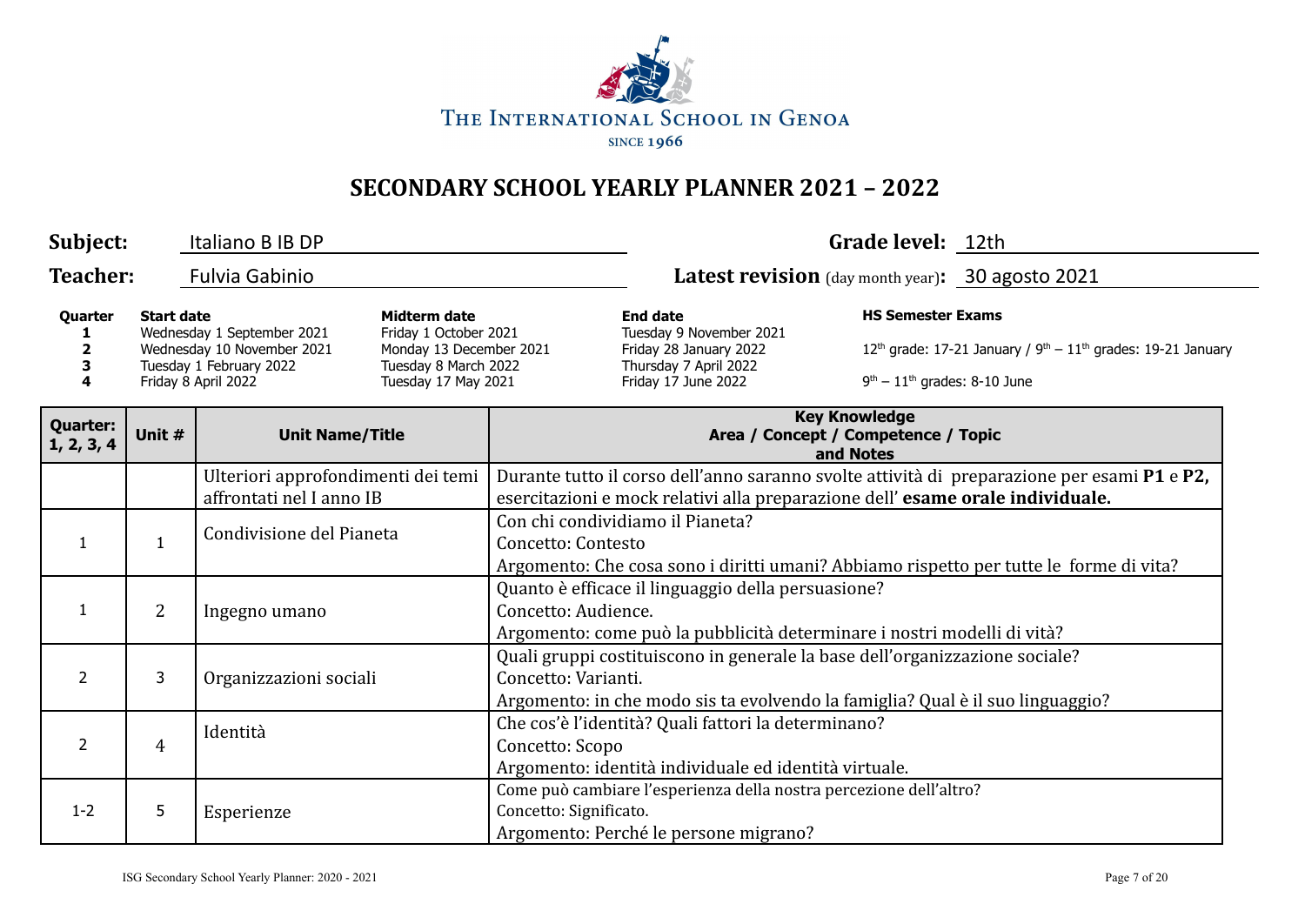

|     | IB Internal assessment     | <b>Esame orale individuale</b>                                                            |
|-----|----------------------------|-------------------------------------------------------------------------------------------|
| ና-4 | - Ripasso ed esercitazioni | Ripasso ed approfondimenti relativi a 5 temi svolti; esercitazioni per gli esami P1 e P2. |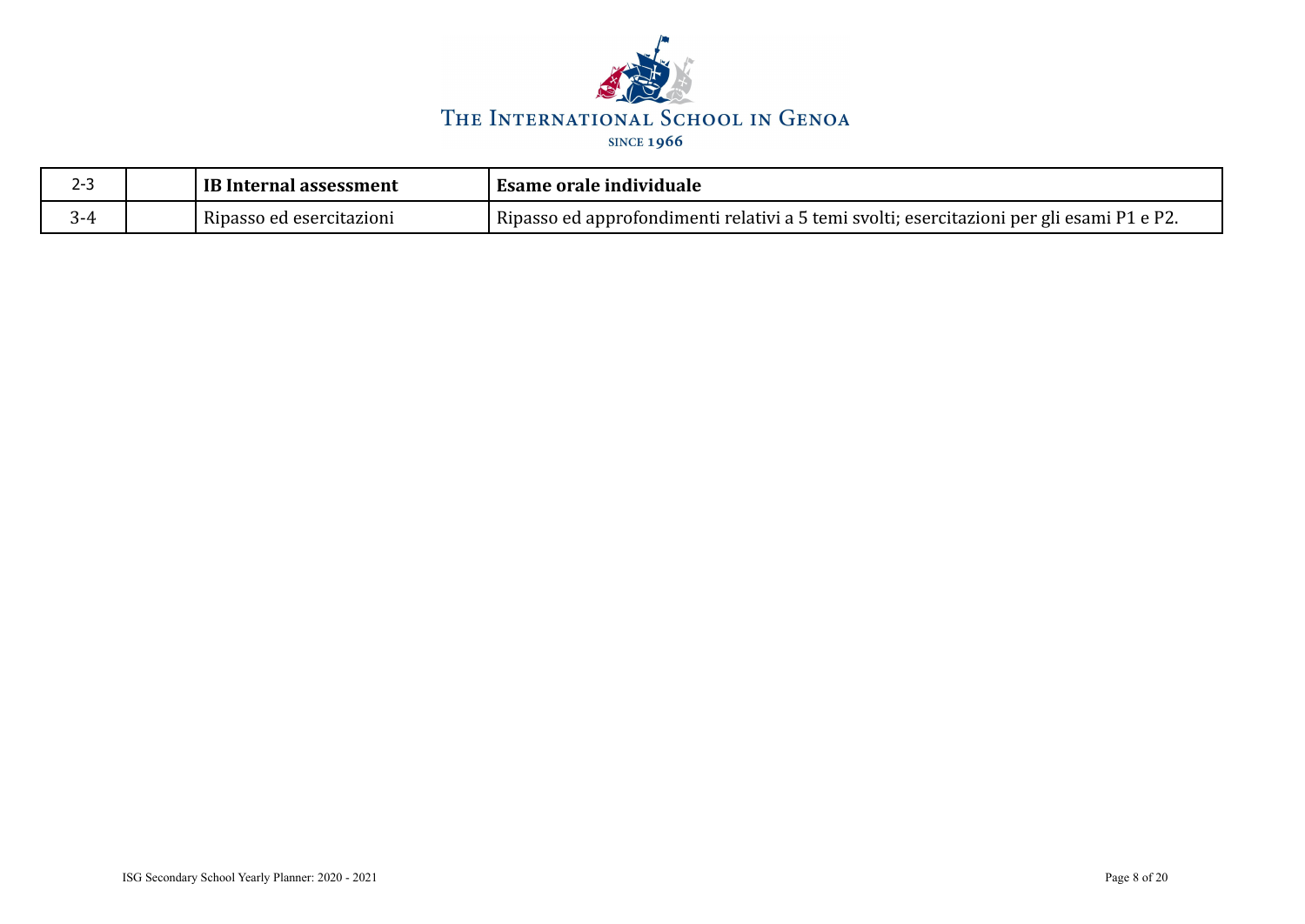

| Subject:<br>Grade level: 12th<br>Economics                                                                                                                                                                                                                                   |                |                                                           |  |                                                                                                                                                            |                                                            |                                                                  |                                                                                                                                                                                                                                                                                                                                                                                                                                                                                                                                                                                     |  |
|------------------------------------------------------------------------------------------------------------------------------------------------------------------------------------------------------------------------------------------------------------------------------|----------------|-----------------------------------------------------------|--|------------------------------------------------------------------------------------------------------------------------------------------------------------|------------------------------------------------------------|------------------------------------------------------------------|-------------------------------------------------------------------------------------------------------------------------------------------------------------------------------------------------------------------------------------------------------------------------------------------------------------------------------------------------------------------------------------------------------------------------------------------------------------------------------------------------------------------------------------------------------------------------------------|--|
| <b>Teacher:</b>                                                                                                                                                                                                                                                              |                | Ying Zhou                                                 |  | Latest revision (day month year): August 2021                                                                                                              |                                                            |                                                                  |                                                                                                                                                                                                                                                                                                                                                                                                                                                                                                                                                                                     |  |
| Midterm date<br><b>Start date</b><br>Quarter<br>Wednesday 1 September 2021<br>Friday 1 October 2021<br>Wednesday 10 November 2021<br>Monday 13 December 2021<br>2<br>Tuesday 1 February 2022<br>Tuesday 8 March 2022<br>3<br>Friday 8 April 2022<br>Tuesday 17 May 2021<br>4 |                |                                                           |  | <b>End date</b><br>Tuesday 9 November 2021<br>Friday 28 January 2022<br>Thursday 7 April 2022<br>Friday 17 June 2022                                       | <b>HS Semester Exams</b><br>$9th - 11th$ grades: 8-10 June | $12th$ grade: 17-21 January / $9th - 11th$ grades: 19-21 January |                                                                                                                                                                                                                                                                                                                                                                                                                                                                                                                                                                                     |  |
| <b>Quarter:</b><br>Unit #<br><b>Unit Name/Title</b><br>1, 2, 3, 4                                                                                                                                                                                                            |                |                                                           |  | <b>Key Knowledge</b><br>Area / Concept / Competence / Topic<br>and Notes                                                                                   |                                                            |                                                                  |                                                                                                                                                                                                                                                                                                                                                                                                                                                                                                                                                                                     |  |
| $\mathbf{1}$                                                                                                                                                                                                                                                                 | 4              | 4.1 Benefits of international trade                       |  | Benefits of international trade, Absolute and comparative advantage (HL only),                                                                             |                                                            |                                                                  |                                                                                                                                                                                                                                                                                                                                                                                                                                                                                                                                                                                     |  |
| 1                                                                                                                                                                                                                                                                            | 4              | 4.2 Types of trade protection                             |  | Tariffs, Quota, subsidy, Diagram: showing the effect of a tariff on price, production, consumption,<br>expenditures, revenues, welfare                     |                                                            |                                                                  |                                                                                                                                                                                                                                                                                                                                                                                                                                                                                                                                                                                     |  |
| $\mathbf{1}$                                                                                                                                                                                                                                                                 | $\overline{4}$ | 4.3 Arguments for and against<br>trade control/protection |  | Free trade versus trade protection                                                                                                                         |                                                            |                                                                  |                                                                                                                                                                                                                                                                                                                                                                                                                                                                                                                                                                                     |  |
| $\mathbf{1}$                                                                                                                                                                                                                                                                 | 4              | <b>4.4 Economic integration</b>                           |  | Preferential trade agreements, Advantages and disadvantages of trading, blocs, Monetary union,<br>Advantages and disadvantages of monetary union (HL only) |                                                            |                                                                  |                                                                                                                                                                                                                                                                                                                                                                                                                                                                                                                                                                                     |  |
| $\mathbf{1}$                                                                                                                                                                                                                                                                 | 4              | 4.5 Exchange rates                                        |  |                                                                                                                                                            | Fixed versus floating exchange rate systems (HL only)      |                                                                  | Floating exchange rates, Changes in demand and supply for a currency, Consequences of changes<br>in the exchange rate on economic indicators, Fixed exchange rate, Managed exchange rates,                                                                                                                                                                                                                                                                                                                                                                                          |  |
| 1                                                                                                                                                                                                                                                                            | 4              | <b>4.6 Balance of payments</b>                            |  |                                                                                                                                                            | current account surplus in terms of (HL only).             |                                                                  | Components of the balance of payments, Interdependence between the accounts, Relationship<br>between the current account and the exchange rate (HL only), Relationship between the<br>financial account and the exchange rate (HL only), Implications of a persistent current<br>account deficit in terms of: (HL only), Methods to correct a persistent current account deficit<br>(HL only), Effectiveness of measures to correct a persistent current account deficit (HL only),<br>The Marshall-Lerner condition and the J-curve effect (HL only), Implications of a persistent |  |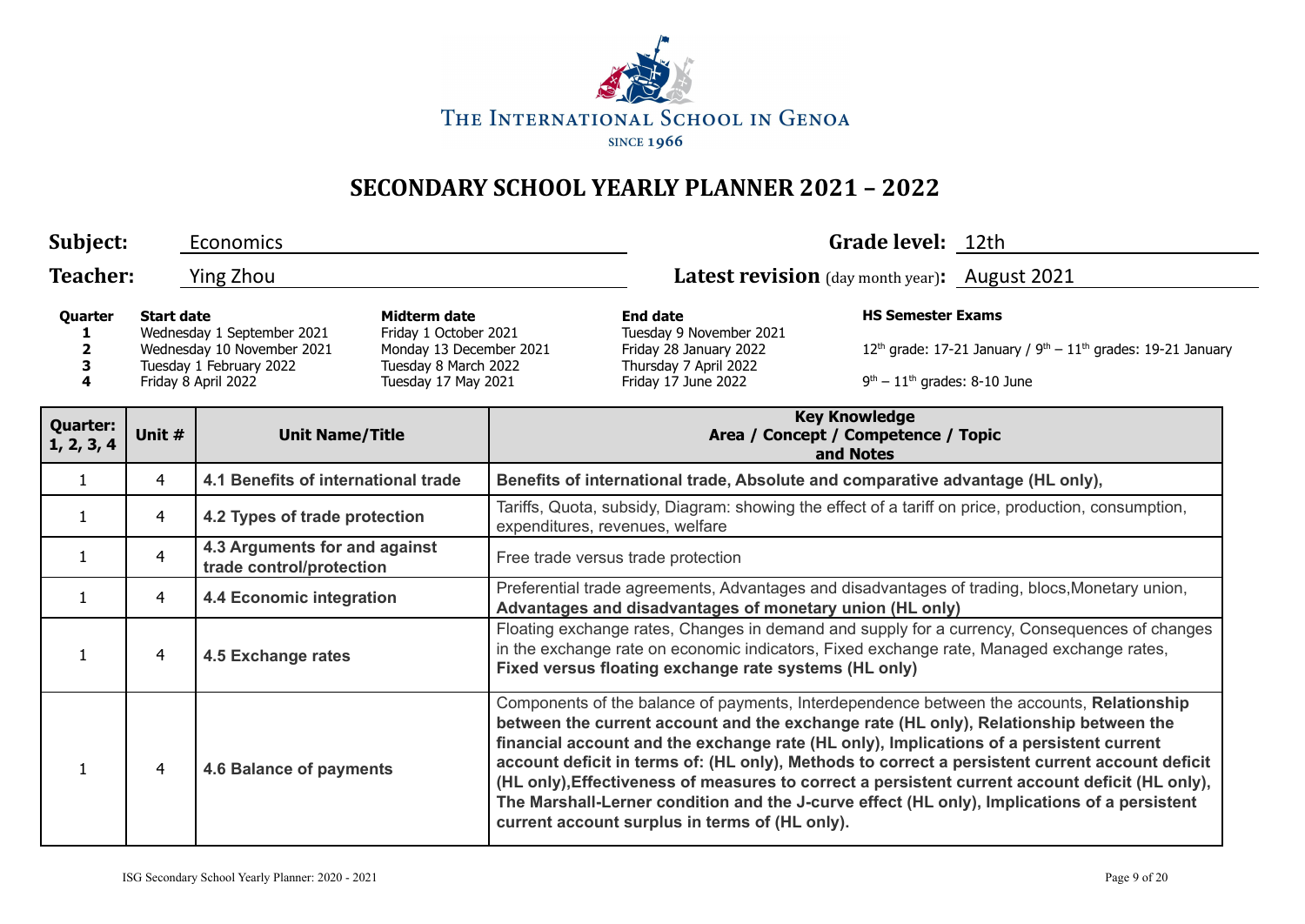

| $\overline{2}$ | 4 | 4.7 Sustainable development                                    | The meaning of sustainable development, Sustainable Development Goals, Relationship between<br>sustainability and poverty (HL only)                                                                                                                                                                                                                                                                                                 |
|----------------|---|----------------------------------------------------------------|-------------------------------------------------------------------------------------------------------------------------------------------------------------------------------------------------------------------------------------------------------------------------------------------------------------------------------------------------------------------------------------------------------------------------------------|
| 2              | 4 | 4.8 Measuring development                                      | The multidimensional nature of economic development, Single indicators, Composite indicators,<br>Strengths and limitations of approaches to measuring economic development, Possible relationship<br>between economic growth and economic development                                                                                                                                                                               |
| $\overline{2}$ | 4 | 4.9 Barriers to economic growth<br>and/or economic development | Poverty traps/poverty cycles, Economic barriers, Political and social barriers, Significance of<br>different barriers to economic growth and/or economic development                                                                                                                                                                                                                                                                |
|                | 4 | 4.10 Economic growth and/or<br>economic development strategies | Strategies to promote economic growth and/or economic development, Strengths and limitations of<br>strategies for promoting economic growth and economic development, Strengths and limitations of<br>government intervention versus market-oriented approaches to achieving economic growth and<br>economic development, Progress toward meeting selected Sustainable Development Goals in the<br>context of two or more countries |
|                |   | IA of global economy/HL the theory of<br>the firm              |                                                                                                                                                                                                                                                                                                                                                                                                                                     |
| 3              |   | revision of Micro                                              |                                                                                                                                                                                                                                                                                                                                                                                                                                     |
| 3              |   | revision of Macro                                              |                                                                                                                                                                                                                                                                                                                                                                                                                                     |
| 4              |   | practice on past IB papers                                     |                                                                                                                                                                                                                                                                                                                                                                                                                                     |
| 4              |   | practice on past IB papers                                     |                                                                                                                                                                                                                                                                                                                                                                                                                                     |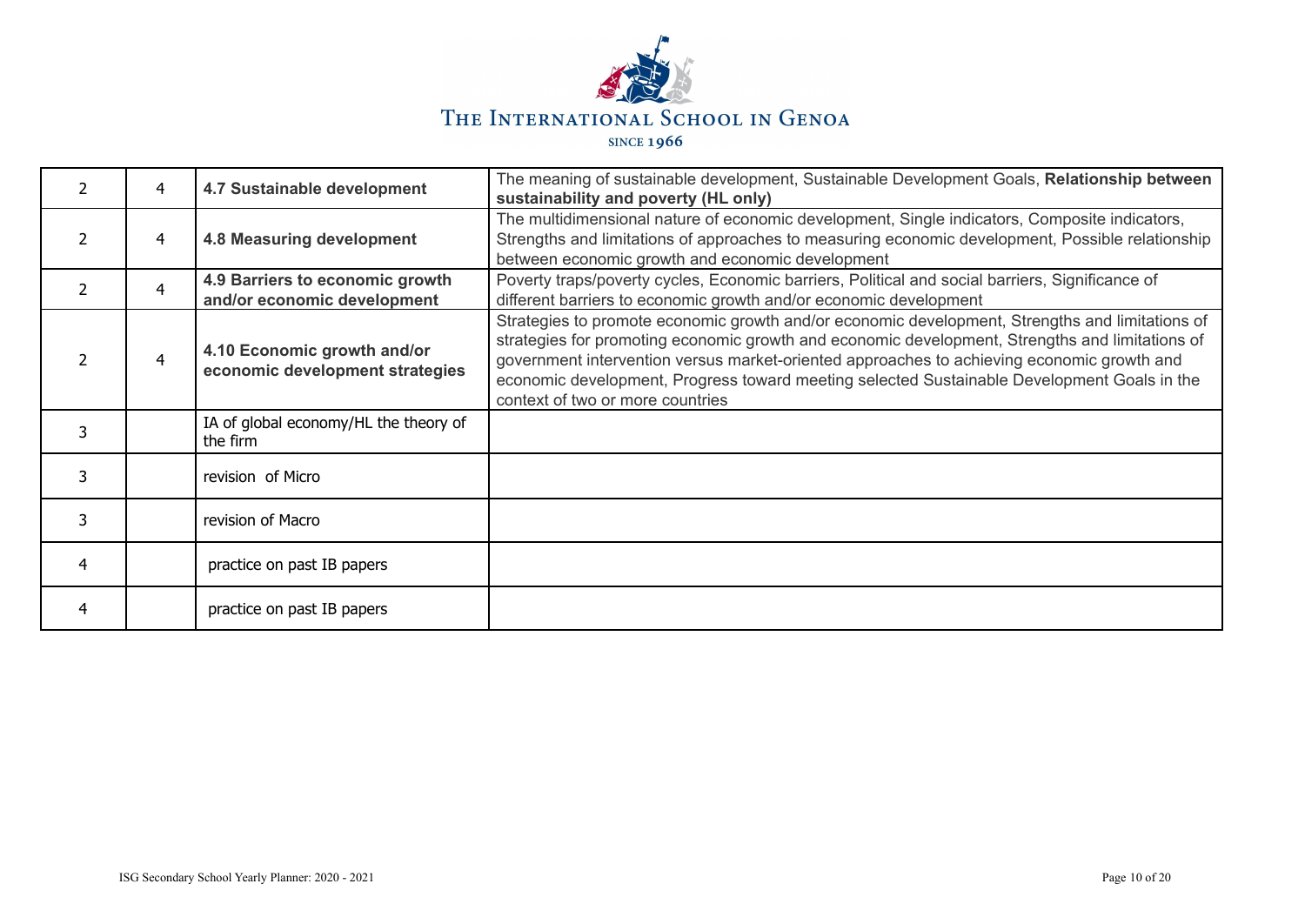

| Subject:                      |                                                                                                                                                                                                                                                    | <b>IB Biology</b>                                  |  |                                                                                                                                                                                    |                                                                                       | Grade level: 12                                                  |  |
|-------------------------------|----------------------------------------------------------------------------------------------------------------------------------------------------------------------------------------------------------------------------------------------------|----------------------------------------------------|--|------------------------------------------------------------------------------------------------------------------------------------------------------------------------------------|---------------------------------------------------------------------------------------|------------------------------------------------------------------|--|
| <b>Teacher:</b>               |                                                                                                                                                                                                                                                    | Mr Kubenk                                          |  |                                                                                                                                                                                    | Latest revision (day month year): August 2021                                         |                                                                  |  |
| Quarter<br>4                  | Midterm date<br><b>Start date</b><br>Wednesday 1 September 2021<br>Friday 1 October 2021<br>Wednesday 10 November 2021<br>Monday 13 December 2021<br>Tuesday 1 February 2022<br>Tuesday 8 March 2022<br>Tuesday 17 May 2021<br>Friday 8 April 2022 |                                                    |  | <b>End date</b><br><b>HS Semester Exams</b><br>Tuesday 9 November 2021<br>Friday 28 January 2022<br>Thursday 7 April 2022<br>$9th - 11th$ grades: 8-10 June<br>Friday 17 June 2022 |                                                                                       | $12th$ grade: 17-21 January / $9th - 11th$ grades: 19-21 January |  |
| <b>Quarter:</b><br>1, 2, 3, 4 | Unit #                                                                                                                                                                                                                                             | <b>Unit Name/Title</b>                             |  | <b>Key Knowledge</b><br>Area / Concept / Competence / Topic<br>and Notes                                                                                                           |                                                                                       |                                                                  |  |
|                               | 6                                                                                                                                                                                                                                                  | Human physiology                                   |  | blood system and circulation, digestion and absorption, defence against infectious diseases, gas<br>exchange, neurones and synapses, hormones and homeostasis                      |                                                                                       |                                                                  |  |
|                               | 7                                                                                                                                                                                                                                                  | Nucleic acids                                      |  | DNA structure and replication, transcription and translation                                                                                                                       |                                                                                       |                                                                  |  |
| $\overline{2}$                | 8                                                                                                                                                                                                                                                  | Metabolism, cell respiration and<br>photosynthesis |  | Metabolism, cell respiration and photosynthesis.                                                                                                                                   |                                                                                       |                                                                  |  |
| $\overline{2}$                | 9                                                                                                                                                                                                                                                  | Plant biology                                      |  | Transport in xylem and phloem, growth in plants, reproduction in plants                                                                                                            |                                                                                       |                                                                  |  |
| 3                             | 10                                                                                                                                                                                                                                                 | Genetics and evolution                             |  |                                                                                                                                                                                    | Meiosis, inheritance, gene pool and inheritance                                       |                                                                  |  |
| 4                             | 11                                                                                                                                                                                                                                                 | Animal physiology                                  |  |                                                                                                                                                                                    | Antibody production and vaccination, movement, osmoregulation and sexual reproduction |                                                                  |  |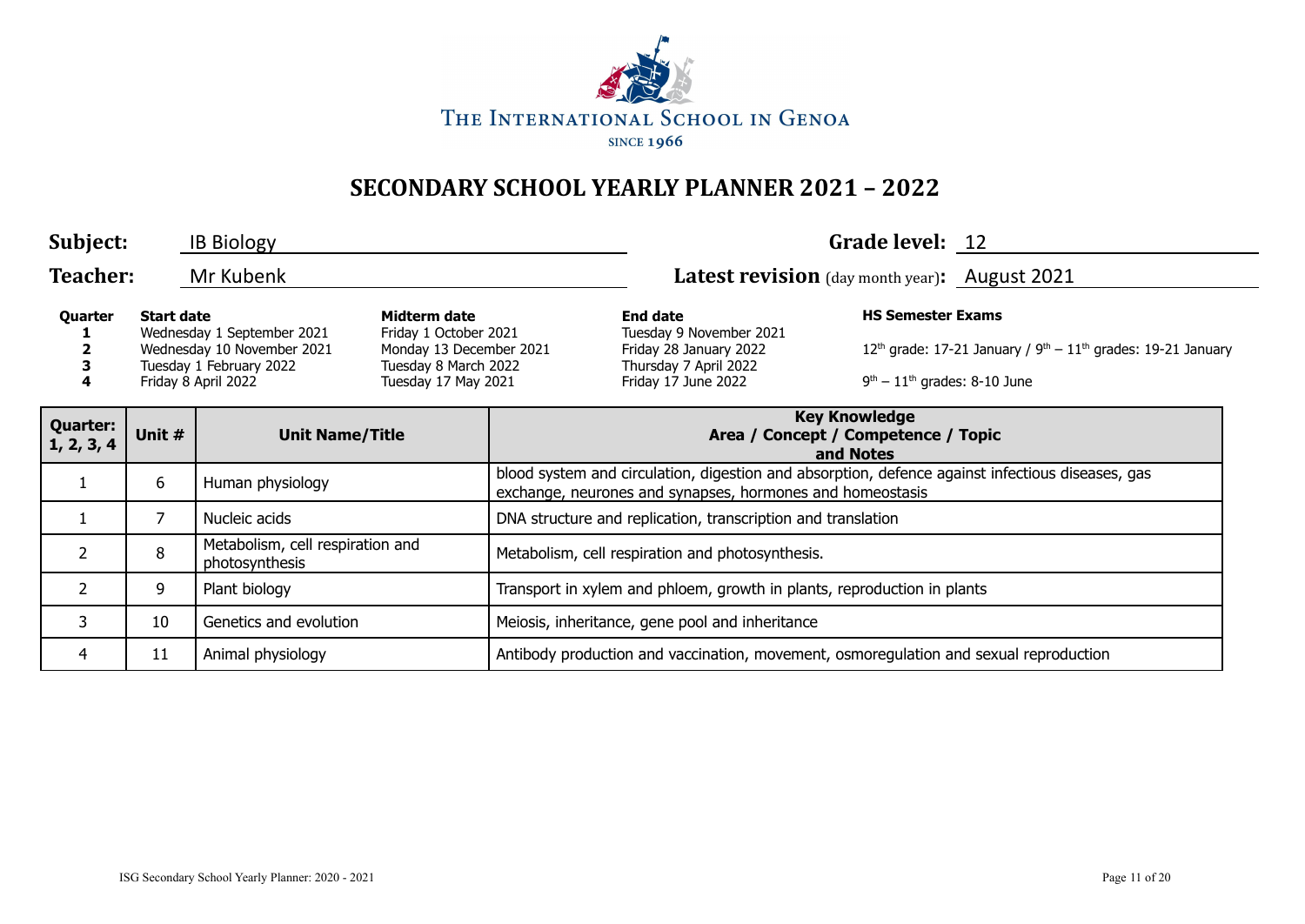

| Subject:                      |                   | Italian A: Literature                                                                                      |                                                                                                                 |                                                                                                                                                                                       |                                                                                                                                                                                                                     | Grade level: 12th                                          |                                                                            |
|-------------------------------|-------------------|------------------------------------------------------------------------------------------------------------|-----------------------------------------------------------------------------------------------------------------|---------------------------------------------------------------------------------------------------------------------------------------------------------------------------------------|---------------------------------------------------------------------------------------------------------------------------------------------------------------------------------------------------------------------|------------------------------------------------------------|----------------------------------------------------------------------------|
| <b>Teacher:</b>               |                   | Martini                                                                                                    |                                                                                                                 |                                                                                                                                                                                       | Latest revision (day month year): August 2021                                                                                                                                                                       |                                                            |                                                                            |
| Quarter<br>4                  | <b>Start date</b> | Wednesday 1 September 2021<br>Wednesday 10 November 2021<br>Tuesday 1 February 2022<br>Friday 8 April 2022 | Midterm date<br>Friday 1 October 2021<br>Monday 13 December 2021<br>Tuesday 8 March 2022<br>Tuesday 17 May 2021 |                                                                                                                                                                                       | <b>End date</b><br>Tuesday 9 November 2021<br>Friday 28 January 2022<br>Thursday 7 April 2022<br>Friday 17 June 2022                                                                                                | <b>HS Semester Exams</b><br>$9th - 11th$ grades: 8-10 June | 12 <sup>th</sup> grade: 17-21 January / $9th - 11th$ grades: 19-21 January |
| <b>Quarter:</b><br>1, 2, 3, 4 | Unit #            | <b>Unit Name</b>                                                                                           |                                                                                                                 |                                                                                                                                                                                       | <b>Key Knowledge</b><br>Area / Concept / Competence / Topic<br>and Notes                                                                                                                                            |                                                            |                                                                            |
| $\mathbf{1}$                  |                   | Short story analysis                                                                                       |                                                                                                                 | Learner Portfolio comparing/contrasting literary analysis on the selected short stories from Il sistema<br>periodico, Sei una bestia Viskovitz, Novelle per un anno, Leggende indiane |                                                                                                                                                                                                                     |                                                            |                                                                            |
| $\mathbf{1}$                  | $\mathcal{L}$     | final editing of HL essay                                                                                  |                                                                                                                 |                                                                                                                                                                                       |                                                                                                                                                                                                                     |                                                            |                                                                            |
| $\overline{2}$                | 3                 | Novel analysis 1: graphic novel                                                                            |                                                                                                                 |                                                                                                                                                                                       | Learner Porter portfolio: literary analysis of Persepolis (micro/macro structure, narratology, schools of<br>literary criticism, impact of the visual structure on the overall message with a focus on colonialism) |                                                            |                                                                            |
|                               |                   | <b>1st SEMESTER EXAM</b>                                                                                   |                                                                                                                 |                                                                                                                                                                                       | COMPLETE IB STYLE EXAM-P1 based on unknown texts (P2 comparative essay based on texts studied<br>will not be done this year due to Covid 19 restrictions)                                                           |                                                            |                                                                            |
| $2 - 3$                       | 3                 | Novel analysis 2: mystery novel                                                                            |                                                                                                                 |                                                                                                                                                                                       | Learner portfolio: literary analysis of Il giorno della civetta (micro/macro structure, narratology, schools<br>of literary criticism with a focus on endemic crime)                                                |                                                            |                                                                            |
| 3                             | 4                 | revision and exam practice                                                                                 |                                                                                                                 | Practice papers 1 and 2                                                                                                                                                               |                                                                                                                                                                                                                     |                                                            |                                                                            |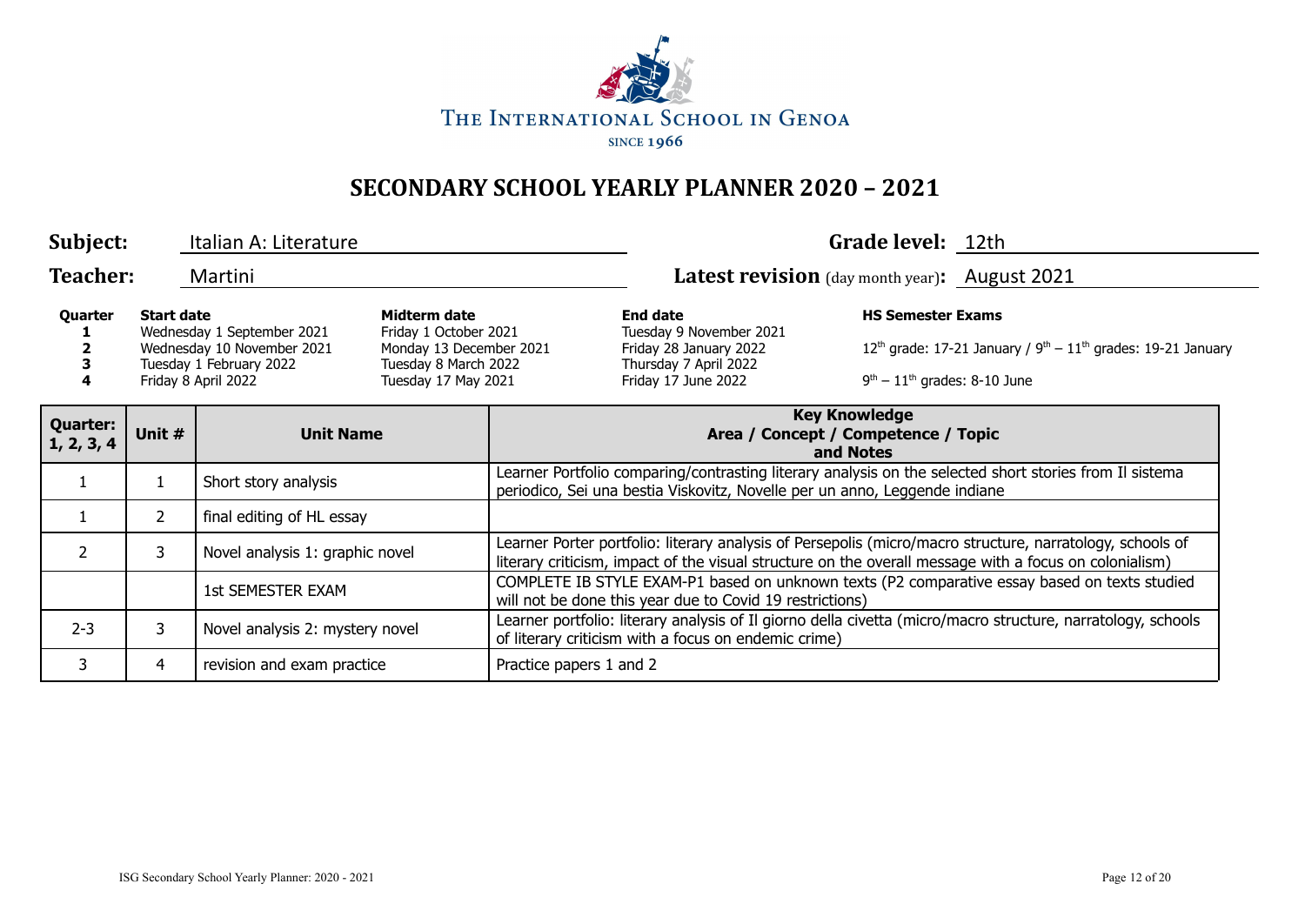

| Subject:                            |                                                                     |                                                          | IB Mathematics Applications & Interpretation SL                                                                                                                                  |                                                    |                                                                                                                      | Grade level: 12                                                          |                                                                                  |  |
|-------------------------------------|---------------------------------------------------------------------|----------------------------------------------------------|----------------------------------------------------------------------------------------------------------------------------------------------------------------------------------|----------------------------------------------------|----------------------------------------------------------------------------------------------------------------------|--------------------------------------------------------------------------|----------------------------------------------------------------------------------|--|
| <b>Teacher:</b>                     |                                                                     | Jacob Padilla                                            |                                                                                                                                                                                  |                                                    | <b>Latest revision</b> (day month year): 31 August 2021                                                              |                                                                          |                                                                                  |  |
| Quarter<br>1<br>4                   | <b>Start date</b><br>Tuesday 1 February 2022<br>Friday 8 April 2022 | Wednesday 1 September 2021<br>Wednesday 10 November 2021 | Midterm date<br>Friday 1 October 2021<br>Monday 13 December 2021<br>Tuesday 8 March 2022<br>Tuesday 17 May 2021                                                                  |                                                    | <b>End date</b><br>Tuesday 9 November 2021<br>Friday 28 January 2022<br>Thursday 7 April 2022<br>Friday 17 June 2022 | <b>HS Semester Exams</b><br>$9th - 11th$ grades: 8-10 June               | 12 <sup>th</sup> grade: 17-21 January / $9^{th} - 11^{th}$ grades: 19-21 January |  |
| <b>Quarter:</b><br>1, 2, 3,<br>4    | Unit #                                                              |                                                          | <b>Unit Name</b>                                                                                                                                                                 |                                                    |                                                                                                                      | <b>Key Knowledge</b><br>Area / Concept / Competence / Topic<br>and Notes |                                                                                  |  |
| <b>Bivariate Analysis</b><br>1<br>1 |                                                                     |                                                          | Topic 4 - Chapter 14<br>14.1– Scatter Diagrams; pg. 462 to 471: 14.2-Measures of Correlation; pg. 472 to 482:<br>14.3-Linear regression p.g 483 to 489 (Syllabus: 4.4-4.10-4.11) |                                                    |                                                                                                                      |                                                                          |                                                                                  |  |
| $\mathbf{1}$                        | $\overline{2}$                                                      | Voronoi Diagrams                                         |                                                                                                                                                                                  | Topic 3<br>Syllabus: 3.6                           |                                                                                                                      |                                                                          |                                                                                  |  |
| 1                                   | 3                                                                   | Modeling and Application to Amortization                 |                                                                                                                                                                                  |                                                    | Topics 1-2<br>Syllabus: $2.6 - 1.7$                                                                                  |                                                                          |                                                                                  |  |
| $1 - 2$                             | 4                                                                   | Probability                                              |                                                                                                                                                                                  | Topic 4<br>Syllabus: $4.5 - 4.6 - 4.7 - 4.8 - 4.9$ |                                                                                                                      |                                                                          |                                                                                  |  |
| $\overline{2}$                      |                                                                     | IA work                                                  |                                                                                                                                                                                  |                                                    |                                                                                                                      |                                                                          |                                                                                  |  |
| $\overline{2}$                      | 5                                                                   |                                                          | Direct/Inverse Variation, Sinusoidal Models                                                                                                                                      |                                                    |                                                                                                                      | Topic 2<br>Syllabus: 2.5                                                 |                                                                                  |  |
| $\overline{2}$<br>6<br>Geometry     |                                                                     | Topic 3<br>Syllabus: $3.1 - 3.4$                         |                                                                                                                                                                                  |                                                    |                                                                                                                      |                                                                          |                                                                                  |  |
| $\overline{2}$                      |                                                                     | Review for semester final                                |                                                                                                                                                                                  |                                                    |                                                                                                                      |                                                                          |                                                                                  |  |
| 3                                   |                                                                     | IA work                                                  |                                                                                                                                                                                  |                                                    |                                                                                                                      |                                                                          |                                                                                  |  |
| 3                                   | $\overline{7}$                                                      | Calculus                                                 |                                                                                                                                                                                  |                                                    |                                                                                                                      | Topic 5<br>Syllabus: $5.1 - 5.2 - 5.3 - 5.4 - 5.5 - 5.6 - 5.7 - 5.8$     |                                                                                  |  |
| 4                                   |                                                                     | Review for final                                         |                                                                                                                                                                                  |                                                    |                                                                                                                      |                                                                          |                                                                                  |  |

ISG Secondary School Yearly Planner: 2020 - 2021 Page 13 of 20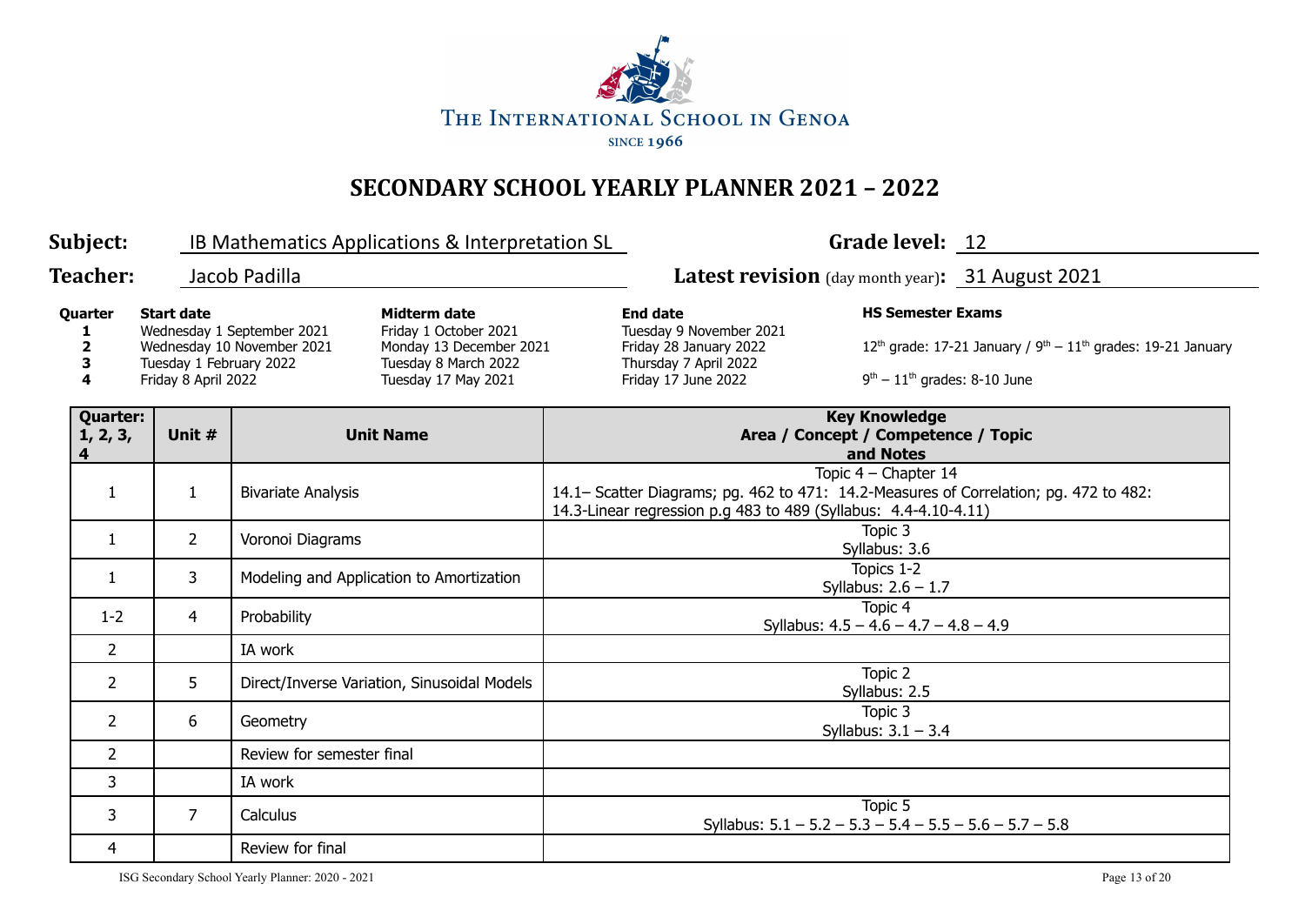

| Subject:                                                          |                                                                                                                                                                                                                                                    | IB Math AI HL                  |                                                                          |                                                                                                                                                                                    |  | Grade level: 12                                                                  |  |  |
|-------------------------------------------------------------------|----------------------------------------------------------------------------------------------------------------------------------------------------------------------------------------------------------------------------------------------------|--------------------------------|--------------------------------------------------------------------------|------------------------------------------------------------------------------------------------------------------------------------------------------------------------------------|--|----------------------------------------------------------------------------------|--|--|
| <b>Teacher:</b>                                                   | Derek Hamm                                                                                                                                                                                                                                         |                                |                                                                          | <b>Latest revision</b> (day month year): 30 Aug 2021                                                                                                                               |  |                                                                                  |  |  |
| Quarter<br>4                                                      | <b>Start date</b><br>Midterm date<br>Friday 1 October 2021<br>Wednesday 1 September 2021<br>Wednesday 10 November 2021<br>Monday 13 December 2021<br>Tuesday 1 February 2022<br>Tuesday 8 March 2022<br>Friday 8 April 2022<br>Tuesday 17 May 2021 |                                |                                                                          | <b>HS Semester Exams</b><br><b>End date</b><br>Tuesday 9 November 2021<br>Friday 28 January 2022<br>Thursday 7 April 2022<br>Friday 17 June 2022<br>$9th - 11th$ grades: 8-10 June |  | 12 <sup>th</sup> grade: 17-21 January / $9^{th} - 11^{th}$ grades: 19-21 January |  |  |
| <b>Quarter:</b><br>Unit #<br><b>Unit Name/Title</b><br>1, 2, 3, 4 |                                                                                                                                                                                                                                                    |                                | <b>Key Knowledge</b><br>Area / Concept / Competence / Topic<br>and Notes |                                                                                                                                                                                    |  |                                                                                  |  |  |
| $\mathbf{1}$                                                      | $\mathbf{1}$                                                                                                                                                                                                                                       | intro to differential calculus |                                                                          | topic 5 - ch 13 limits, derivative, powers, chain/product/quotient rules, trig and exp                                                                                             |  |                                                                                  |  |  |
| $\mathbf{1}$                                                      | $\overline{2}$                                                                                                                                                                                                                                     | further differential calculus  |                                                                          | topic 5 - ch 14 turning and inflexion points, tangents/normals, optimisation, related rates                                                                                        |  |                                                                                  |  |  |
| $\mathbf{1}$                                                      | 3                                                                                                                                                                                                                                                  | probability of events          |                                                                          | topic 4 - ch 11 concepts, sample space, conditional probability                                                                                                                    |  |                                                                                  |  |  |
| $\mathbf{1}$                                                      | 4                                                                                                                                                                                                                                                  | probability distributions 1    |                                                                          | topic 4 - ch 15 random variables, binomial, poisson distribution                                                                                                                   |  |                                                                                  |  |  |
| 1                                                                 | 5                                                                                                                                                                                                                                                  | descriptive statistics         |                                                                          | topic 4 - ch 10 data, graphs, measures of location and spread (half-term)                                                                                                          |  |                                                                                  |  |  |
| 2                                                                 | 6                                                                                                                                                                                                                                                  | integral calculus              |                                                                          | topic 5 - ch 16 antiderivative, areas, volumes, kinematics                                                                                                                         |  |                                                                                  |  |  |
| 2                                                                 | 7                                                                                                                                                                                                                                                  | probability distributions 2    |                                                                          | topic 4 - ch 15 normal distribution, transformation of data                                                                                                                        |  |                                                                                  |  |  |
| $\mathbf{2}^{\prime}$                                             | 8                                                                                                                                                                                                                                                  | bivariate analysis             |                                                                          | topic 4 - ch 19 scatter plots, correlation, regression (winter break)                                                                                                              |  |                                                                                  |  |  |
|                                                                   |                                                                                                                                                                                                                                                    | review for mock                | chapters 1-19 except 12,17,18                                            |                                                                                                                                                                                    |  |                                                                                  |  |  |
| 2/3                                                               | 9                                                                                                                                                                                                                                                  | inferential statistics         |                                                                          | topic 4 - ch 17 inference, estimators, distribution of means, confidence intervals                                                                                                 |  |                                                                                  |  |  |
| 3                                                                 | 10                                                                                                                                                                                                                                                 | statistical tests              |                                                                          | topic 4 - ch 18 hypothesis testing, t-test, chi squared test, type I and type II errors                                                                                            |  |                                                                                  |  |  |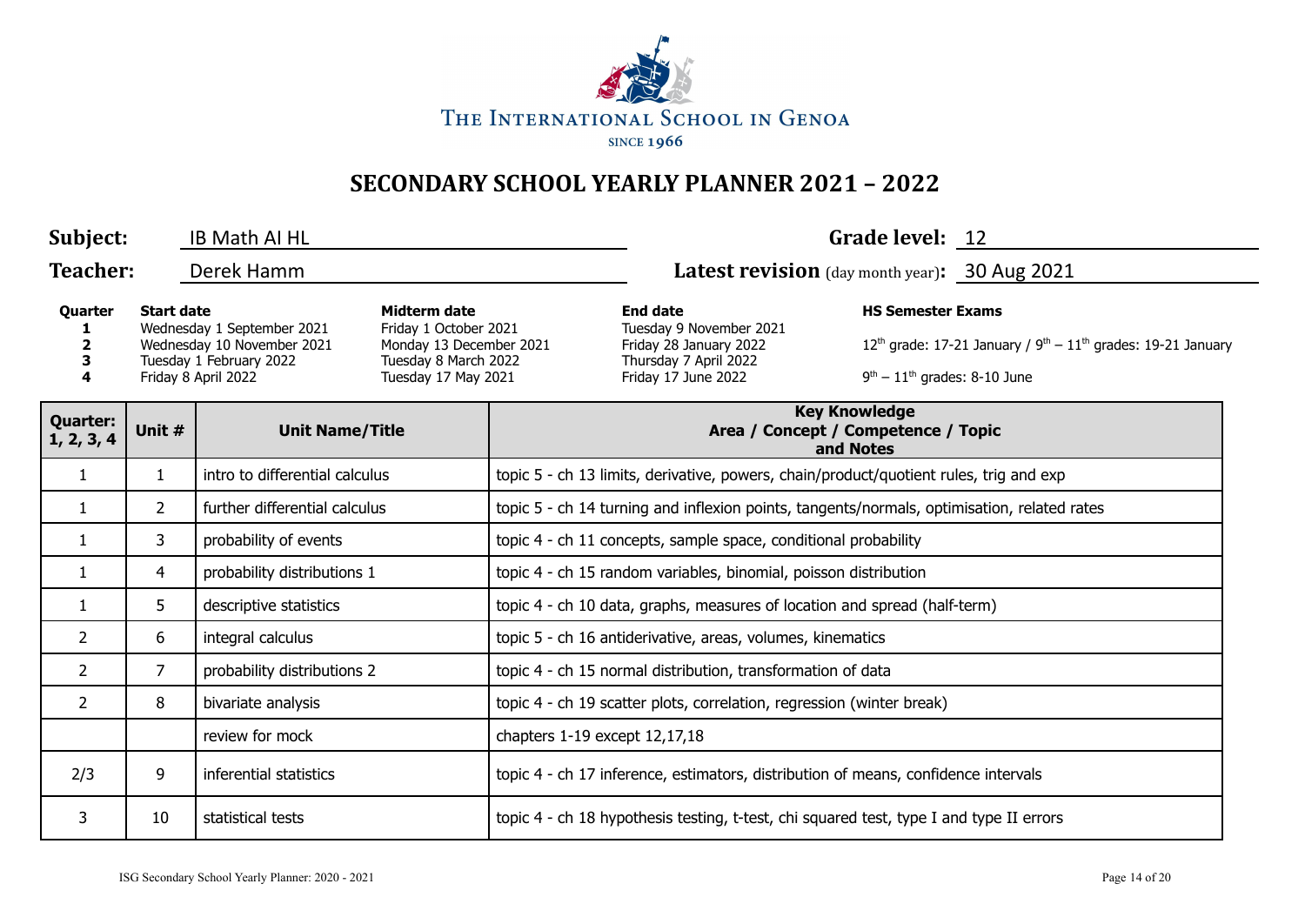

|     | 11                        | graph theory    | topic 3 - ch 12 graphs, paths, trees, algorithms                                           |  |  |
|-----|---------------------------|-----------------|--------------------------------------------------------------------------------------------|--|--|
| 3/4 | 12<br>integral calculus 2 |                 | topic 5 - ch 20 differential equations, numerical solution, coupled differential equations |  |  |
|     |                           | review for exam | chapters 1-20                                                                              |  |  |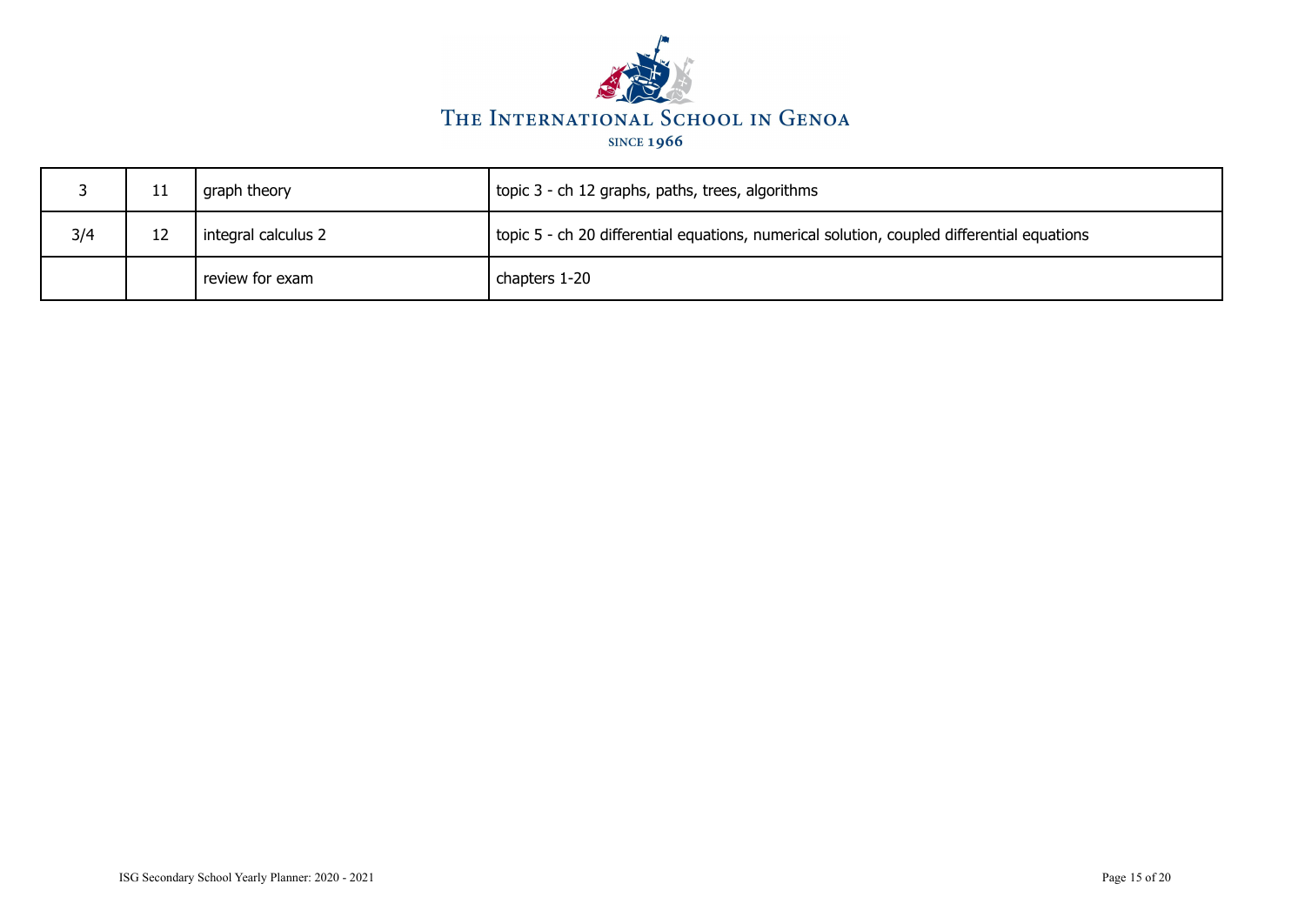

| Subject:                                                          | English B                                                                                                                                                                                                                                          |                                                                                 |  |                                                                                                                      | Grade level: 12                                                                                                                                                                                                                                                                                              |                                                                           |                                                                                                                                                                                                              |  |
|-------------------------------------------------------------------|----------------------------------------------------------------------------------------------------------------------------------------------------------------------------------------------------------------------------------------------------|---------------------------------------------------------------------------------|--|----------------------------------------------------------------------------------------------------------------------|--------------------------------------------------------------------------------------------------------------------------------------------------------------------------------------------------------------------------------------------------------------------------------------------------------------|---------------------------------------------------------------------------|--------------------------------------------------------------------------------------------------------------------------------------------------------------------------------------------------------------|--|
| <b>Teacher:</b>                                                   |                                                                                                                                                                                                                                                    | Marcella Martini                                                                |  |                                                                                                                      | Latest revision (day month year): 30 August 2021                                                                                                                                                                                                                                                             |                                                                           |                                                                                                                                                                                                              |  |
| Quarter<br>1<br>$\overline{2}$<br>3<br>4                          | <b>Start date</b><br>Midterm date<br>Wednesday 1 September 2021<br>Friday 1 October 2021<br>Wednesday 10 November 2021<br>Monday 13 December 2021<br>Tuesday 1 February 2022<br>Tuesday 8 March 2022<br>Tuesday 17 May 2021<br>Friday 8 April 2022 |                                                                                 |  | <b>End date</b><br>Tuesday 9 November 2021<br>Friday 28 January 2022<br>Thursday 7 April 2022<br>Friday 17 June 2022 | <b>HS Semester Exams</b><br>$9th - 11th$ grades: 8-10 June                                                                                                                                                                                                                                                   | $12^{th}$ grade: 17-21 January / $9^{th} - 11^{th}$ grades: 19-21 January |                                                                                                                                                                                                              |  |
| <b>Quarter:</b><br>Unit #<br><b>Unit Name/Title</b><br>1, 2, 3, 4 |                                                                                                                                                                                                                                                    |                                                                                 |  | <b>Key Knowledge</b><br>Area / Concept / Competence / Topic<br>and Notes                                             |                                                                                                                                                                                                                                                                                                              |                                                                           |                                                                                                                                                                                                              |  |
| $\mathbf{1}$                                                      | $\mathbf{1}$                                                                                                                                                                                                                                       | Theme: Identities<br>Identities: Who We Are!<br>Concept: Context<br>speech      |  |                                                                                                                      | How do language and culture contribute to forming our identity? To what extent does the language we<br>use reflect our identity?<br>Competence: Listening to a talk and to presentations; presenting to classmates, writing a proposal or a<br>Topic: Beliefs and values, language and identity, subcultures |                                                                           |                                                                                                                                                                                                              |  |
| $\mathbf{1}$                                                      | $\overline{2}$                                                                                                                                                                                                                                     | Experiences: Facing Life's Challenges<br>Theme: Experiences<br>Concept: Purpose |  |                                                                                                                      | use them to communicate about the past?<br>Competence: Debating; writing a public commentary, an editorial or a letter to the editor<br>Topic: Life stories, rites of passage, customs and traditions                                                                                                        |                                                                           | Does our past shape our present and our future? What are the functions of language and how do we                                                                                                             |  |
| 2                                                                 | $\overline{3}$                                                                                                                                                                                                                                     | Human Ingenuity: Scientific and<br>Technological Innovation                     |  | over time?<br>Theme: Human Ingenuity<br>Concept: Meaning                                                             |                                                                                                                                                                                                                                                                                                              |                                                                           | How do developments in science and technology influence our lives? Can the meaning of a text change<br>Competence: Discussing, negotiating; writing advertisements, brochures, newsletters, flyers, leaflets |  |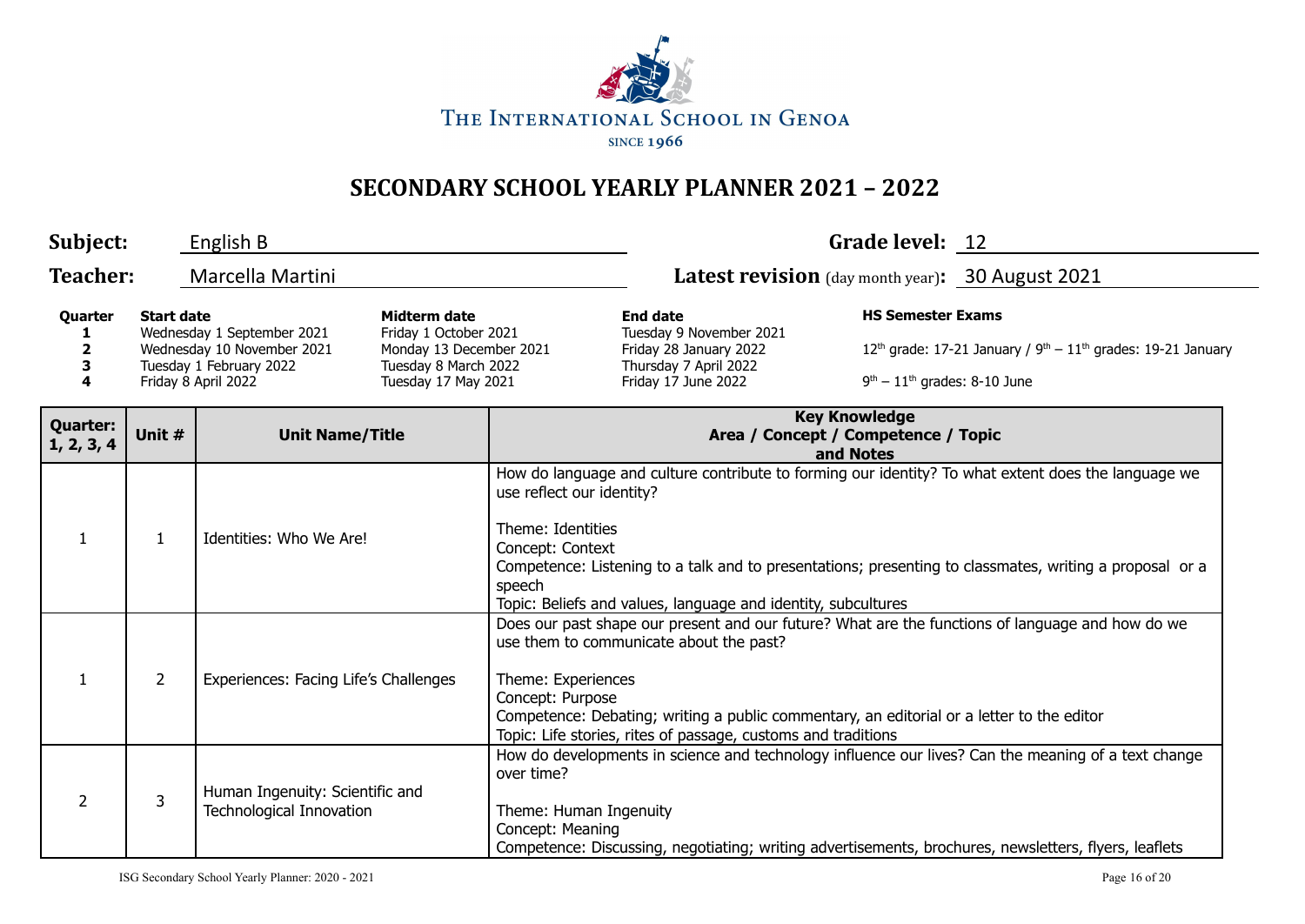

|   |                                               | Topic: Communication and media, scientific innovation, the future of humanity                                                                                                                                                                                                                                                                                                         |
|---|-----------------------------------------------|---------------------------------------------------------------------------------------------------------------------------------------------------------------------------------------------------------------------------------------------------------------------------------------------------------------------------------------------------------------------------------------|
| 4 | Social Organization: 21st Century<br>Learning | What opportunities and challenges does the 21st century bring to education and work?<br>Theme: Social Organization<br>Concept: Variation<br>Competence: Role playing, drama; formal correspondence, supporting letters<br>Topic: Education, the working world, higher education                                                                                                       |
|   | Sharing The Planet: Our Rights!               | What ethical issues arise from living in the modern world and how do we resolve them? What role does<br>language play in determining human rights? Are human rights ethically binding?<br>Theme: Sharing The Planet<br>Concept: Audience<br>Competence: listening to a report, presenting to classmates, discussing; writing a newspaper article, an<br>opinion column and a pamphlet |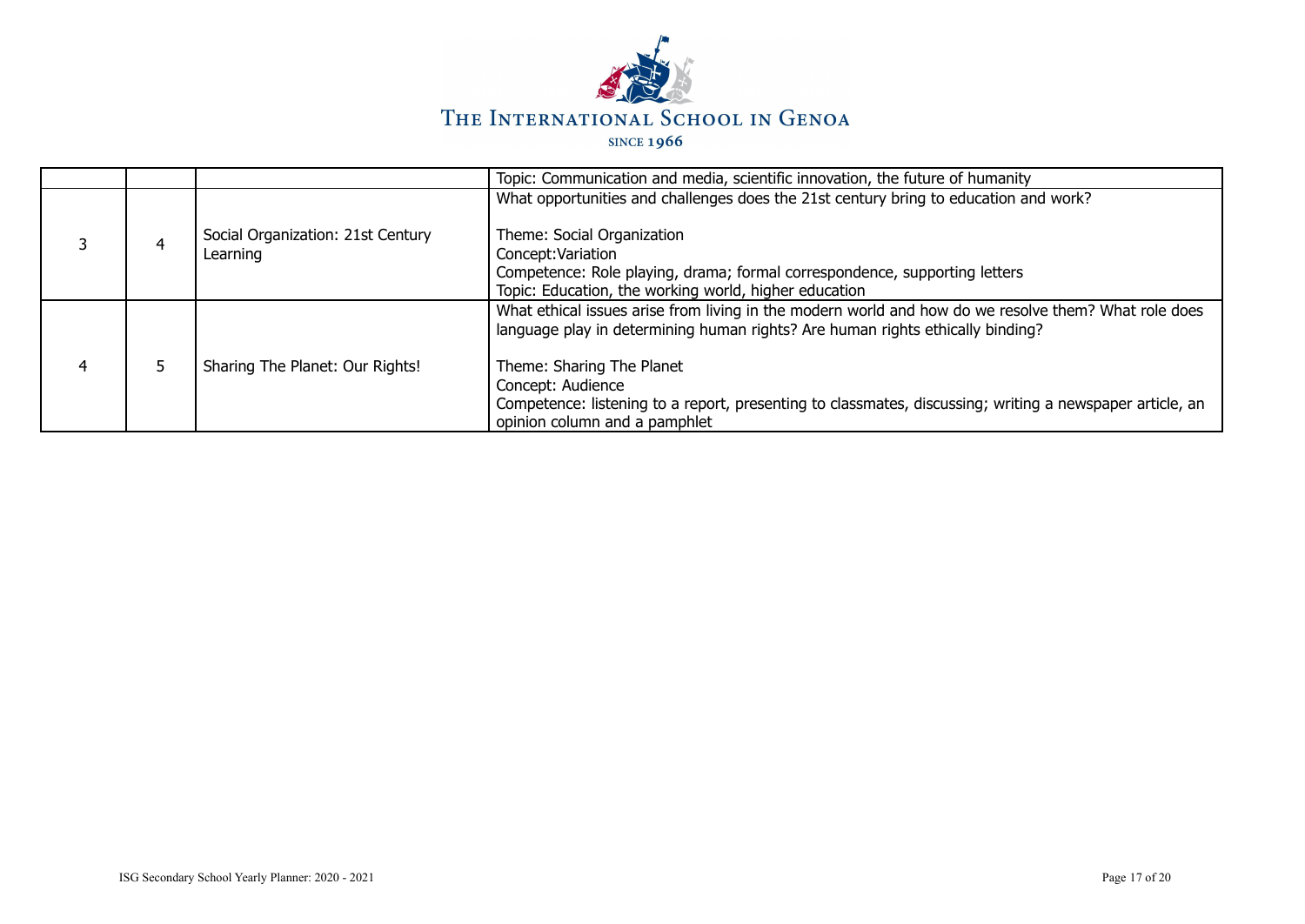

| Subject:                      |                                                                                                                                 | Spanish B HL                                                                      |                                                                                                                 |                                                                                                                                                                                                                                                                                                                                                                                               | Grade level: 12th                                                                                                                                                                                                                                                                                                                                                                                                       |                                                            |                                                                  |
|-------------------------------|---------------------------------------------------------------------------------------------------------------------------------|-----------------------------------------------------------------------------------|-----------------------------------------------------------------------------------------------------------------|-----------------------------------------------------------------------------------------------------------------------------------------------------------------------------------------------------------------------------------------------------------------------------------------------------------------------------------------------------------------------------------------------|-------------------------------------------------------------------------------------------------------------------------------------------------------------------------------------------------------------------------------------------------------------------------------------------------------------------------------------------------------------------------------------------------------------------------|------------------------------------------------------------|------------------------------------------------------------------|
| <b>Teacher:</b>               |                                                                                                                                 | NUZZOLO, Sandra                                                                   |                                                                                                                 |                                                                                                                                                                                                                                                                                                                                                                                               | Latest revision (day month year): September 2021                                                                                                                                                                                                                                                                                                                                                                        |                                                            |                                                                  |
| Quarter<br>2<br>3<br>4        | <b>Start date</b><br>Wednesday 1 September 2021<br>Wednesday 10 November 2021<br>Tuesday 1 February 2022<br>Friday 8 April 2022 |                                                                                   | Midterm date<br>Friday 1 October 2021<br>Monday 13 December 2021<br>Tuesday 8 March 2022<br>Tuesday 17 May 2021 |                                                                                                                                                                                                                                                                                                                                                                                               | <b>End date</b><br>Tuesday 9 November 2021<br>Friday 28 January 2022<br>Thursday 7 April 2022<br>Friday 17 June 2022                                                                                                                                                                                                                                                                                                    | <b>HS Semester Exams</b><br>$9th - 11th$ grades: 8-10 June | $12th$ grade: 17-21 January / $9th - 11th$ grades: 19-21 January |
| <b>Quarter:</b><br>1, 2, 3, 4 | Unit #<br><b>Unit Name/Title</b>                                                                                                |                                                                                   |                                                                                                                 |                                                                                                                                                                                                                                                                                                                                                                                               | <b>Key Knowledge</b><br>Area / Concept / Competence / Topic<br>and Notes                                                                                                                                                                                                                                                                                                                                                |                                                            |                                                                  |
| -1                            | $\mathbf{1}$                                                                                                                    | LA IGUALDAD<br><b>GLOBALIZACION</b><br>¿CÓMO COMPARTIMOS EL PLANETA?<br>$\bullet$ |                                                                                                                 |                                                                                                                                                                                                                                                                                                                                                                                               | Hablar de diferentes posibilidades en la vida<br>Discutir las desigualdades de género<br>Escribir un correo electrónico para denunciar Reflexionar sobre la justicia social<br>Indagación: Explorar el nacimiento y desarrollo de la globalización<br>Hablar de las ventajas y desventajas de la globalización<br>Escribir comentarios en un chat<br>Reflexionar sobre lo que la globalización supone en nuestras vidas |                                                            |                                                                  |
| 2                             | $\overline{2}$                                                                                                                  | <b>SALUD Y BIENESTAR</b><br><b>IDENTIDADES</b><br><b>SUBCULTURAS</b><br>$\bullet$ |                                                                                                                 | Reconocer habilidades socio afectivas<br>Analizar alternativas que ayudan a nuestra salud mental<br>Trabajar el formato del cuestionario.<br>Reflexionar sobre habilidades autoreguladoras para ponerlas en práctica<br>Analizar las nuevas tribus urbanas y la tecnología,<br>Hablar de subculturas<br>Trabajar el formato de artículo<br>Reflexionar sobre cómo nos definen las subculturas |                                                                                                                                                                                                                                                                                                                                                                                                                         |                                                            |                                                                  |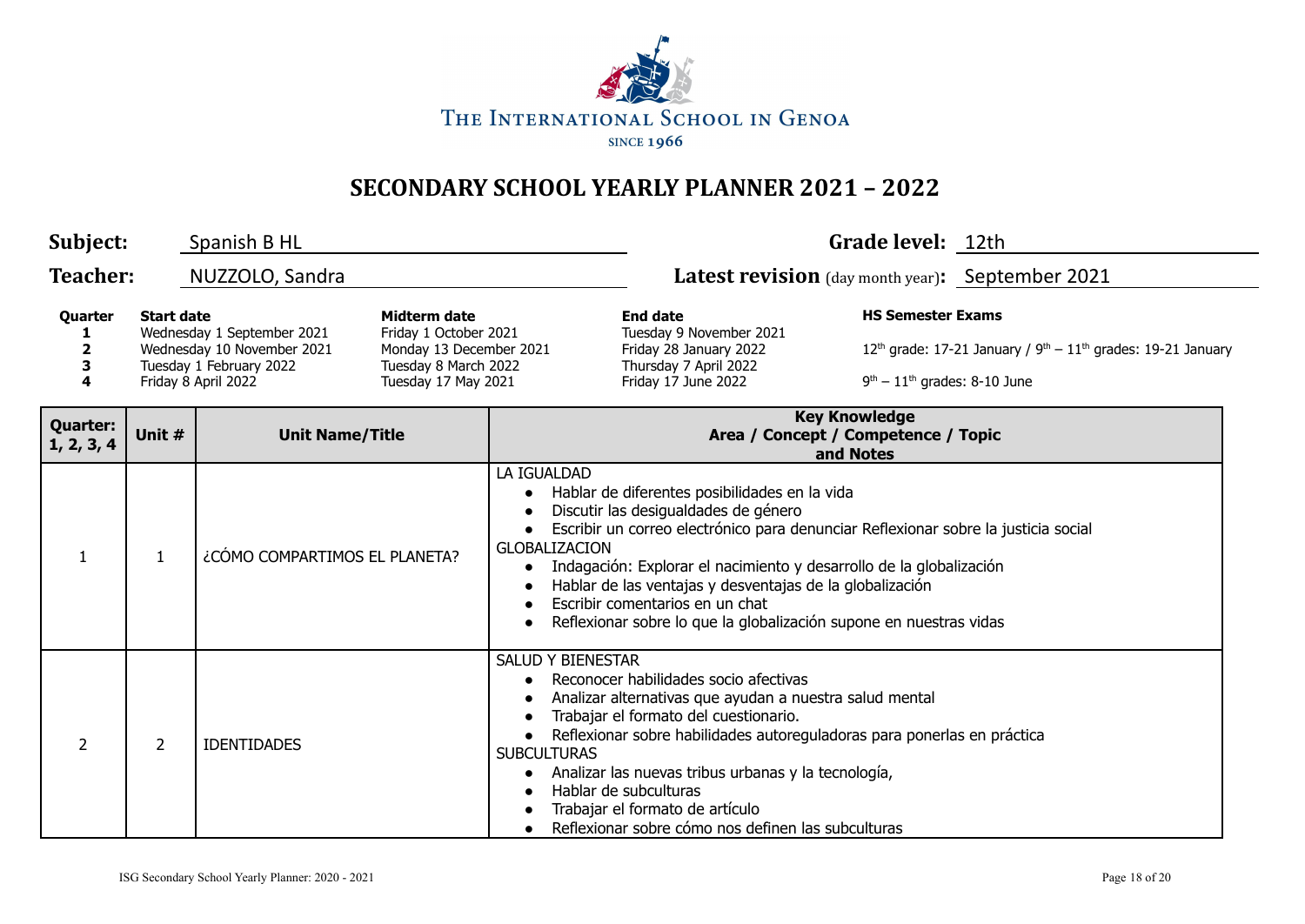

| 2       | 3 | <b>EXPERIENCIAS</b>    | <b>COSTUMBRES Y TRADICIONES</b><br>Identificar costumbres y tradiciones<br>Contar experiencias<br>Comprender y escribir correos electrónicos<br>Reflexionar sobre las costumbres y tradiciones de México y el efecto en la cultura de ese país<br>MIGRACIÓN<br>Indagación Hablar de las razones y las dificultades para la migración<br>Indicar cuándo ocurrieron los acontecimientos<br>Escribir una carta poniéndose en el lugar de un emigrante<br>Reflexionar sobre lo que significa ser emigrante y las migraciones que han tenido lugar a través<br>de la Historia                                                                                                                          |
|---------|---|------------------------|---------------------------------------------------------------------------------------------------------------------------------------------------------------------------------------------------------------------------------------------------------------------------------------------------------------------------------------------------------------------------------------------------------------------------------------------------------------------------------------------------------------------------------------------------------------------------------------------------------------------------------------------------------------------------------------------------|
| $2 - 3$ | 4 | <b>INGENIO HUMANO</b>  | COMUNICACIÓN Y MEDIOS<br>Indagación Analizar las noticias en los medios de comunicación<br>Hablar del impacto de los medios en el consumo de productos Trabajar el formato de la noticia<br>Reflexionar sobre la objetividad en la información.<br>EXPRESIONES ARTÍSTICAS<br>Explorar lo que es arte<br>Hablar de sentimientos<br>Describir una obra de arte<br>Reflexionar sobre la importancia del arte en nuestras vidas                                                                                                                                                                                                                                                                       |
| 3       | 5 | PREPARACION Y REVISION | Desarrollar una mentalidad internacional a través del estudio de idiomas, culturas e ideas y<br>$\bullet$<br>temas de importancia global.<br>Permitir que los estudiantes se comuniquen en el idioma que han estudiado en una variedad de<br>contextos y para una variedad de propósitos.<br>Desarrollar la comprensión de los estudiantes sobre la relación entre los idiomas y las culturas<br>con las que están familiarizados.<br>Desarrollar la conciencia de los estudiantes sobre la importancia del lenguaje en relación con<br>otras áreas del conocimiento.<br>Proporcionar a los estudiantes una base para futuros estudios, trabajo y ocio mediante el uso de<br>un idioma adicional. |